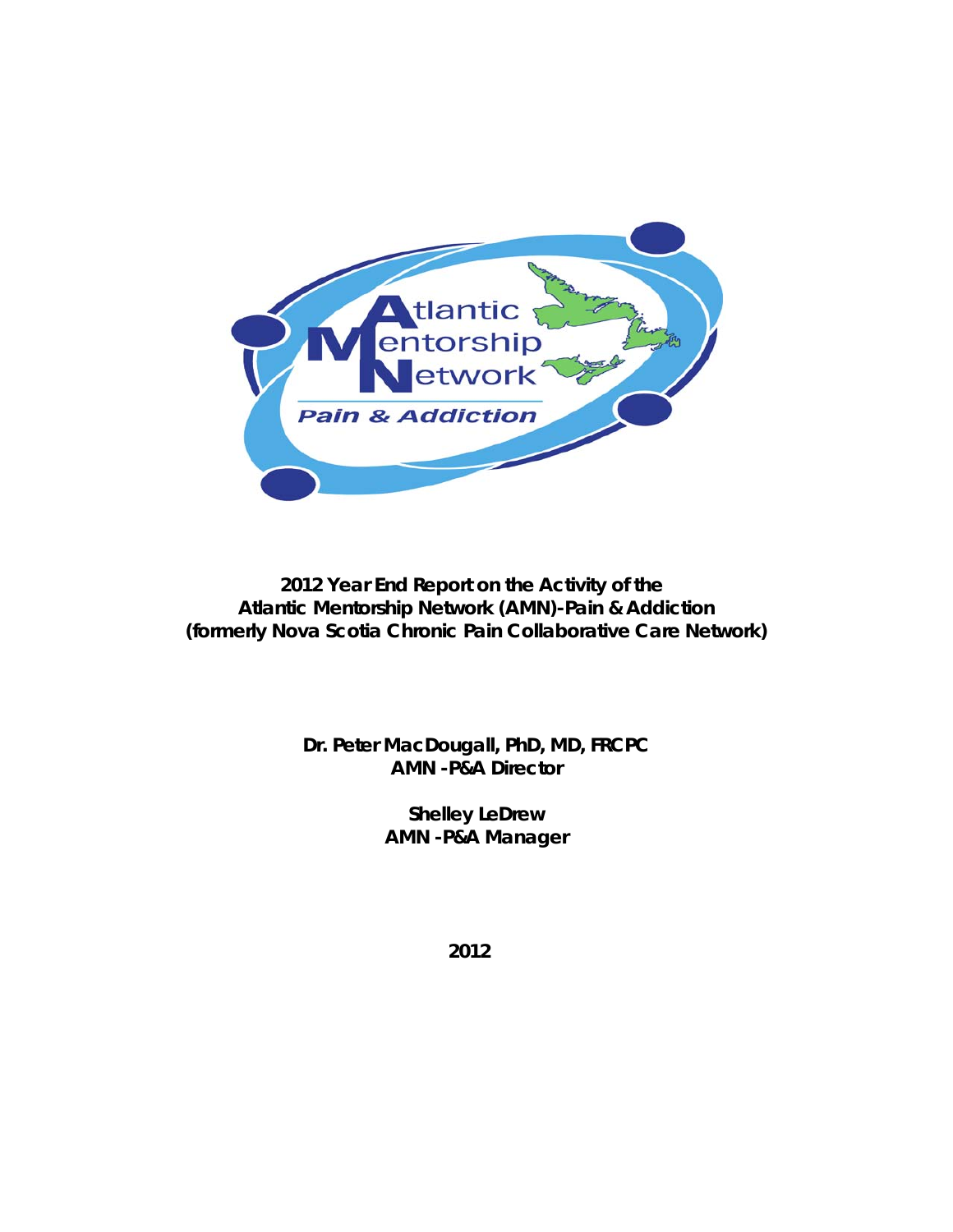

*Table of Contents*

- A. Executive Summary
- B. Introduction
- C. 2012 Highlights
- D. AMN -P&A Membership Today
- E. 2012 A Year in Review
	- 1.0 Annual Workshop
	- 2.0 MMAP Portal
	- 3.0 National Mentorship Networking Meeting
	- 4.0 Group Meetings/Monthly Drop-in Case Discussions
	- 5.0 Atlantic Expansion
	- 6.0 Self Management Support Initiative
	- 7.0 MMAP/NSCPCCN Conference
- F. Research
- G. The Year Ahead
- H. Appendix 1: Mentor Workshop Agenda 2012
- I. Appendix 2: Mentor/Mentee Workshop Agenda 2012
- J. Appendix 3: Evaluation of Workshop Talks 2012
- K. Appendix 4: Evaluation of Workshop 2012
- L. Appendix 5. National Mentorship Meeting Agenda 2012
- M. Appendix 6: MMAP/NSCPCCN Mentor Conference Agenda 2012
- N.Appendix 7: MMAP/NSCPCCN Mentor-Mentee Conference Agenda 2012
- O. Appendix 8: Dr. Radhakrishnan's Research Findings
- P. Appendix 9: Financial Statement 2012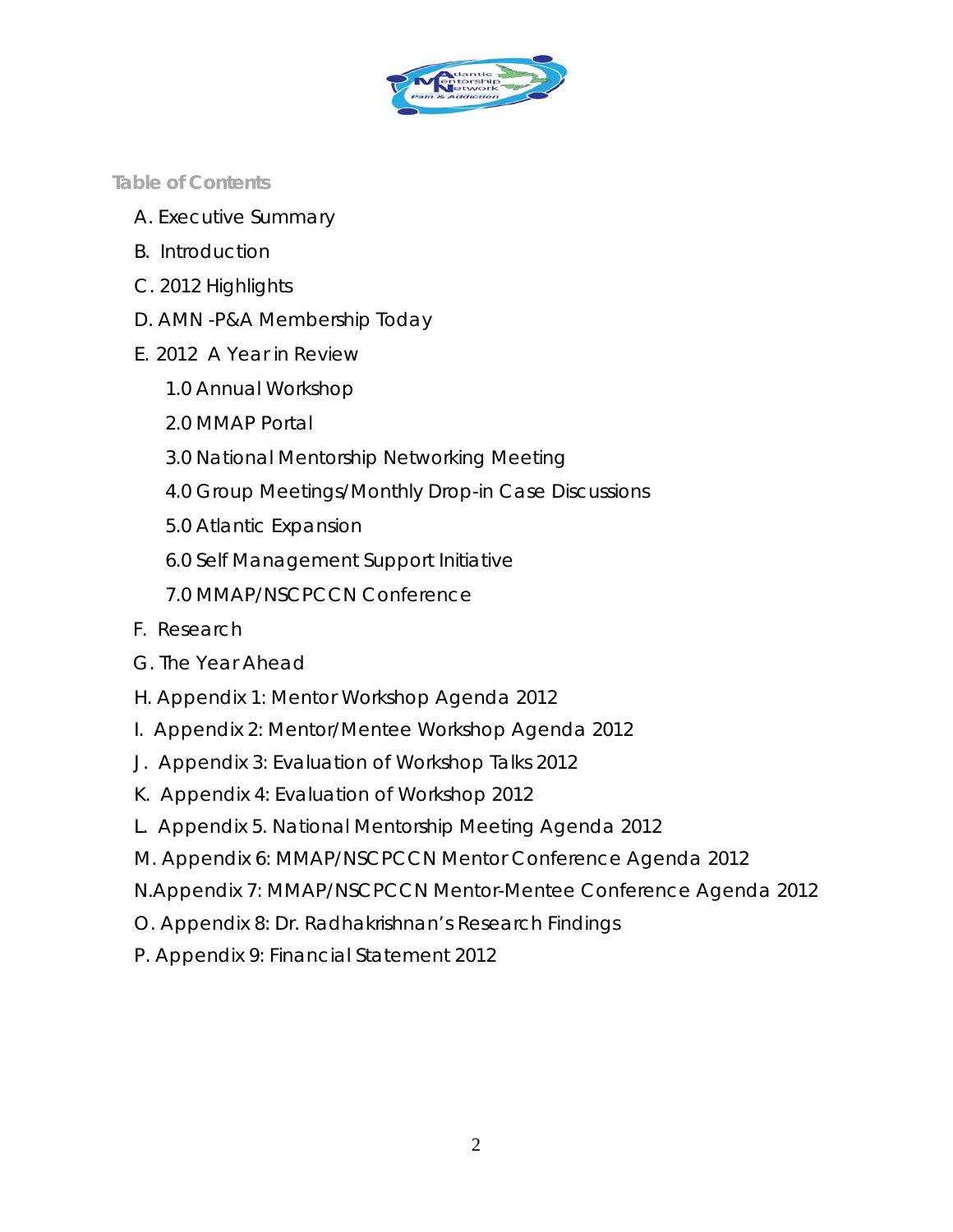

#### *A. EXECUTIVE SUMMARY*

The Atlantic Mentorship Network (AMN)-Pain & Addiction<sup>[1](#page-2-0)</sup> is a collaborative network providing a clinical resource, education, and knowledge transfer program designed to assist primary care practitioners (physicians, nurse practitioners, family practice nurses, physiotherapists, occupational therapists, social workers, pharmacists and psychologists), in the management of chronic pain. The AMN-P&A consists of four components designed to provide continuing professional development, clinical support, knowledge transfer and quality assurance/ research. The following is a summary of the 2012 activity.

- o The Annual Mentor Mentee Training Workshop was held March 2 & 3, 2012 with a large inter-disciplinary group attending. The theme of workshop was Non-Opioid Management of Pain.
- o The AMN -P&A Network went live in April 2012 on the MMAP (Medical Mentoring for Pain & Addiction) Network Portal. The portal allows members from both networks to work together in a virtual space despite the geographical barriers. It provides a forum to discuss relevant issues with group colleagues as well as interprovincial colleagues.
- o The AMN -P&A Network along with the MMAP Network held a National Meeting for Mentorship during the annual CPS conference in May 2012 to identify potential opportunities for developing networks across Canada.
- o To promote case discussions within the network, the development of Monthly Drop-In Case Discussions prove to be a benefit for members of the network.
- o The popularity of the network not only has grown in numbers but also geographically. With the support from the Newfoundland and Labrador Department of Health to the network, the scope is now Atlantic based.

<span id="page-2-0"></span><sup>&</sup>lt;sup>1</sup> Formerly, the Nova Scotia Chronic Pain Collaborative Care Network –NSCPCCN. The name was changed with the formal inclusion of the Newfoundland and Labrador Department of Health as a full funding partner.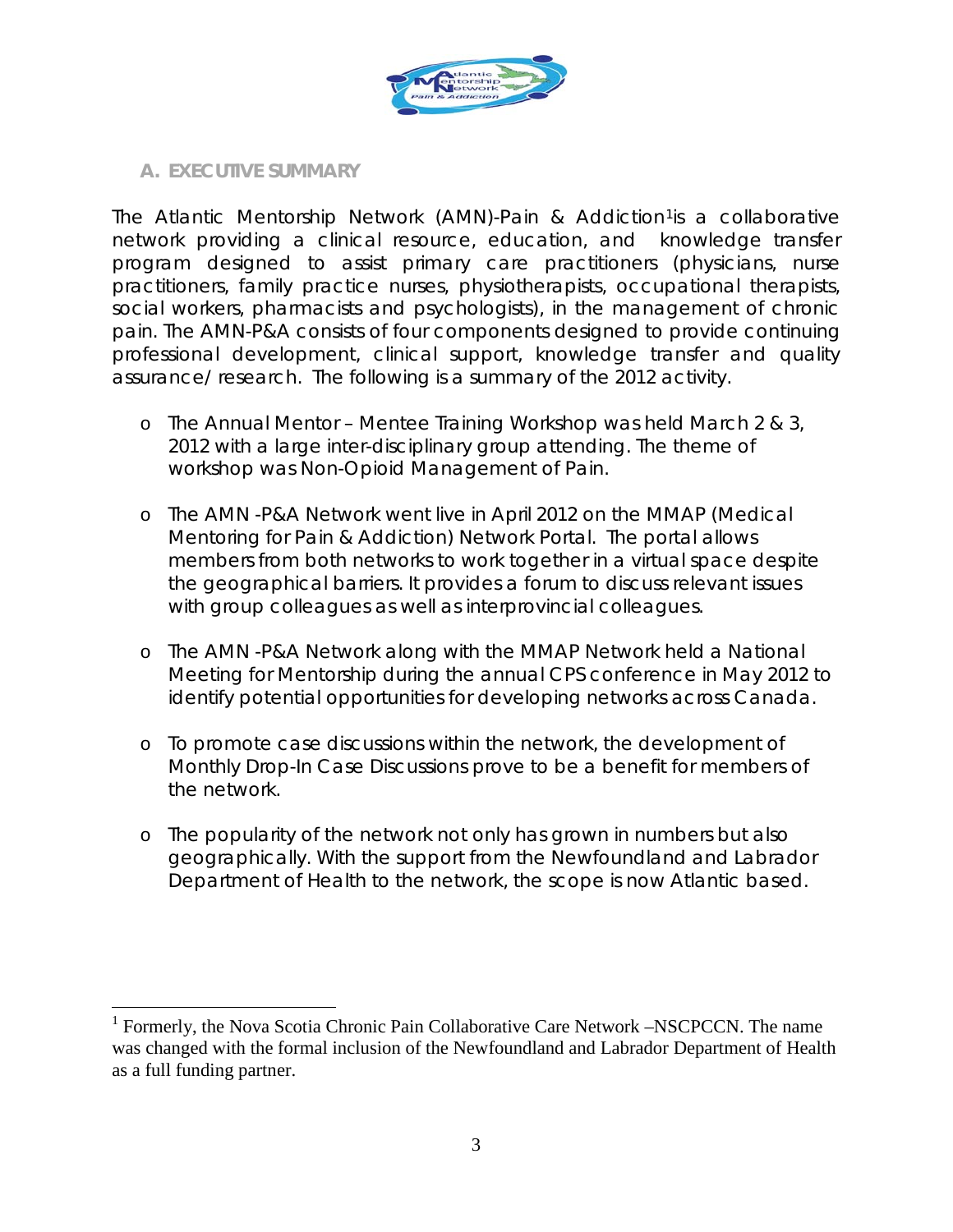

- o The AMN -P&A Network continues to collaborate with the Nova Scotia Department of Health and Wellness on initiatives such as the Self Management Support Module which increases primary care providers awareness of general chronic disease self management support principles availability in their communities.
- o In October 2012 the first inter-provincial mentorship conference for members of the AMN P&A and the Ontario MMAP network was held in Ottawa.

#### *B. INTRODUCTION*

The AMN -P&A is designed to provide access and clinical resource support for primary health care providers (physicians, nurse practitioners, family practice nurses, physiotherapists, occupational therapists, psychologists, social workers and pharmacists) who care for those suffering from chronic pain and addiction. By providing a link to health care professionals who are interested in providing best practice management of chronic disease, the network can assist those individuals suffering from chronic disease to receive treatment in a timely and effective manner.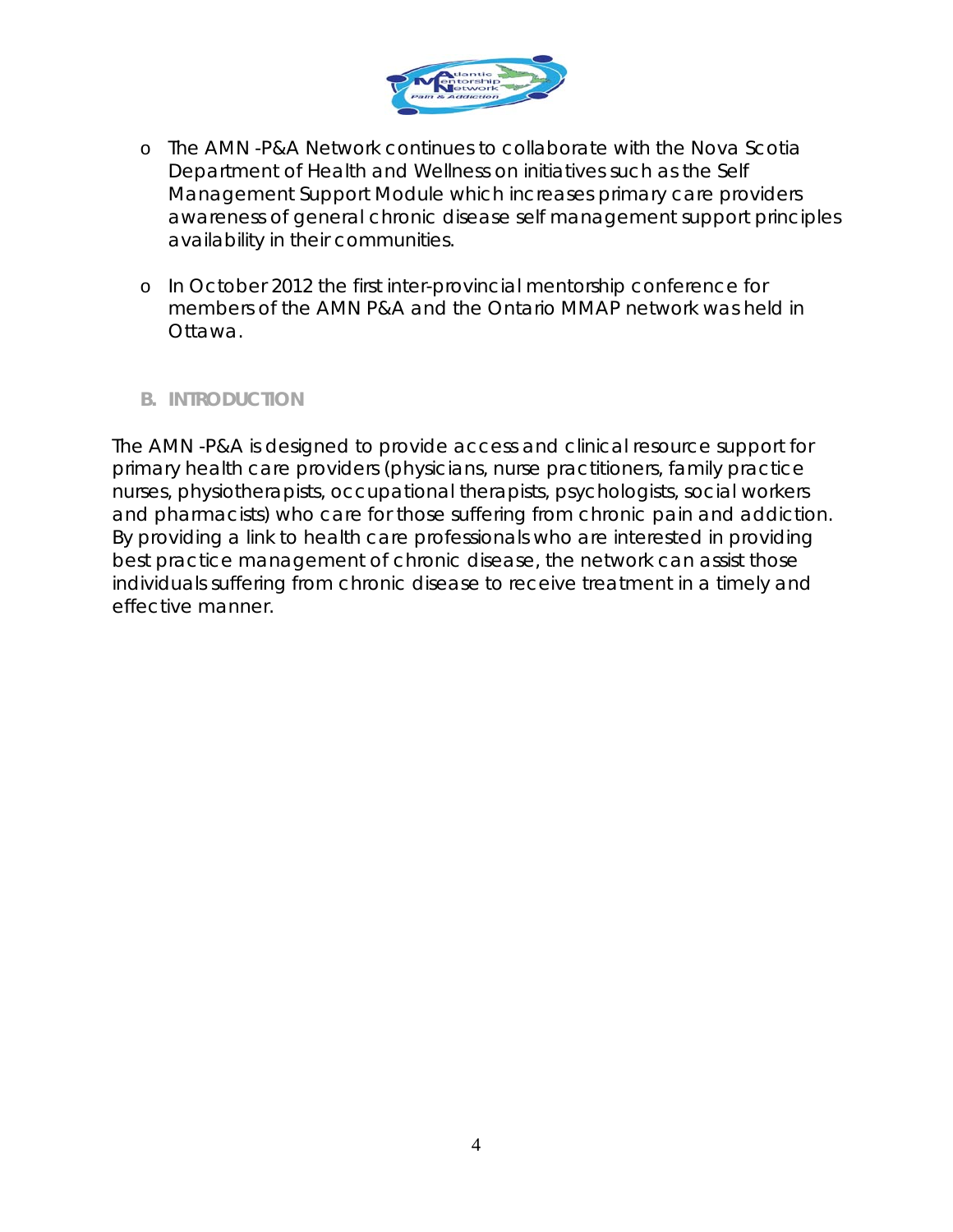

*C. 2012 HIGHLIGHTS*

| Annual<br>Workshop                                        | • March 3-4, 2012     |
|-----------------------------------------------------------|-----------------------|
| <b>MMAP</b><br>Portal                                     | • April 19, 2012      |
| National Mentorship<br><b>Network Meeting</b>             | • May 24, 2012        |
| Group Meetings/Monthly<br><b>Drop-in Case Discussions</b> | • September 3, 2012   |
| <b>Atlantic</b><br>Expansion                              | • September 25, 2012  |
| <b>Self Management Support</b><br><b>Initiative</b>       | • October 18, 2012    |
| MMAP/NSCPCCN<br>Conference                                | • October 26-27, 2012 |
| <b>Addiction Services</b>                                 | • November 7,2012     |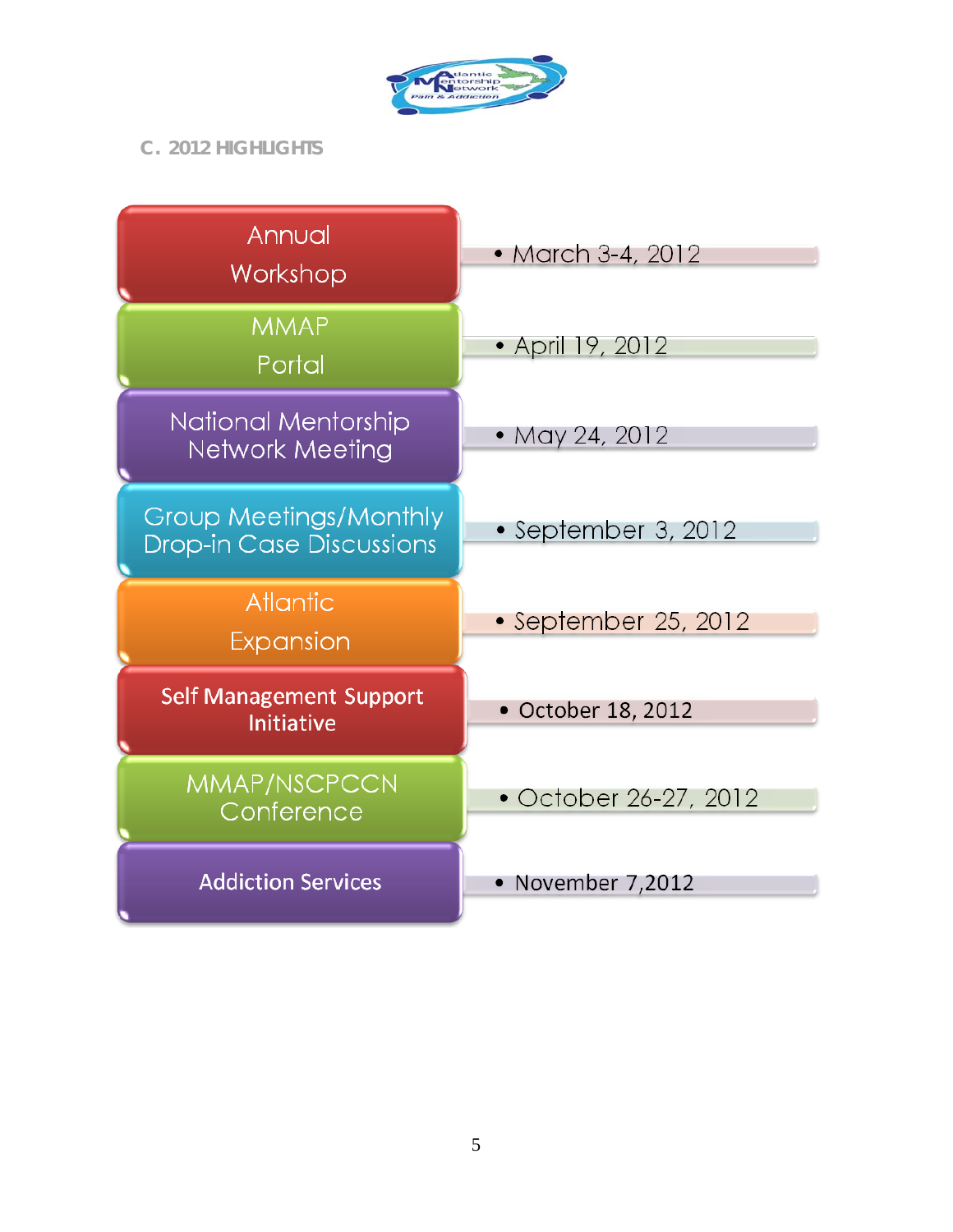

*D. AMN -P&A Membership 2012*

The AMN -P&As is composed of a multi-disciplinary group of primary care practitioners which currently hosts 17 mentors and 149 mentees with members throughout Canada and the United States:

#### **Breakdown of Network Members by Discipline**

| 10             |
|----------------|
| 10             |
| 3              |
| 8              |
| 6              |
| 6              |
| 11             |
| 2              |
| $\overline{2}$ |
|                |
|                |
|                |
|                |
|                |

### **Breakdown of Network by Province**

| Nova Scotia               | 112 |
|---------------------------|-----|
| Newfoundland and Labrador | 39  |
| <b>New Brunswick</b>      |     |
| <b>West Coast</b>         | 13  |
| Ontario                   | 5   |
| Nevada, US                |     |
| TOTAL                     | 171 |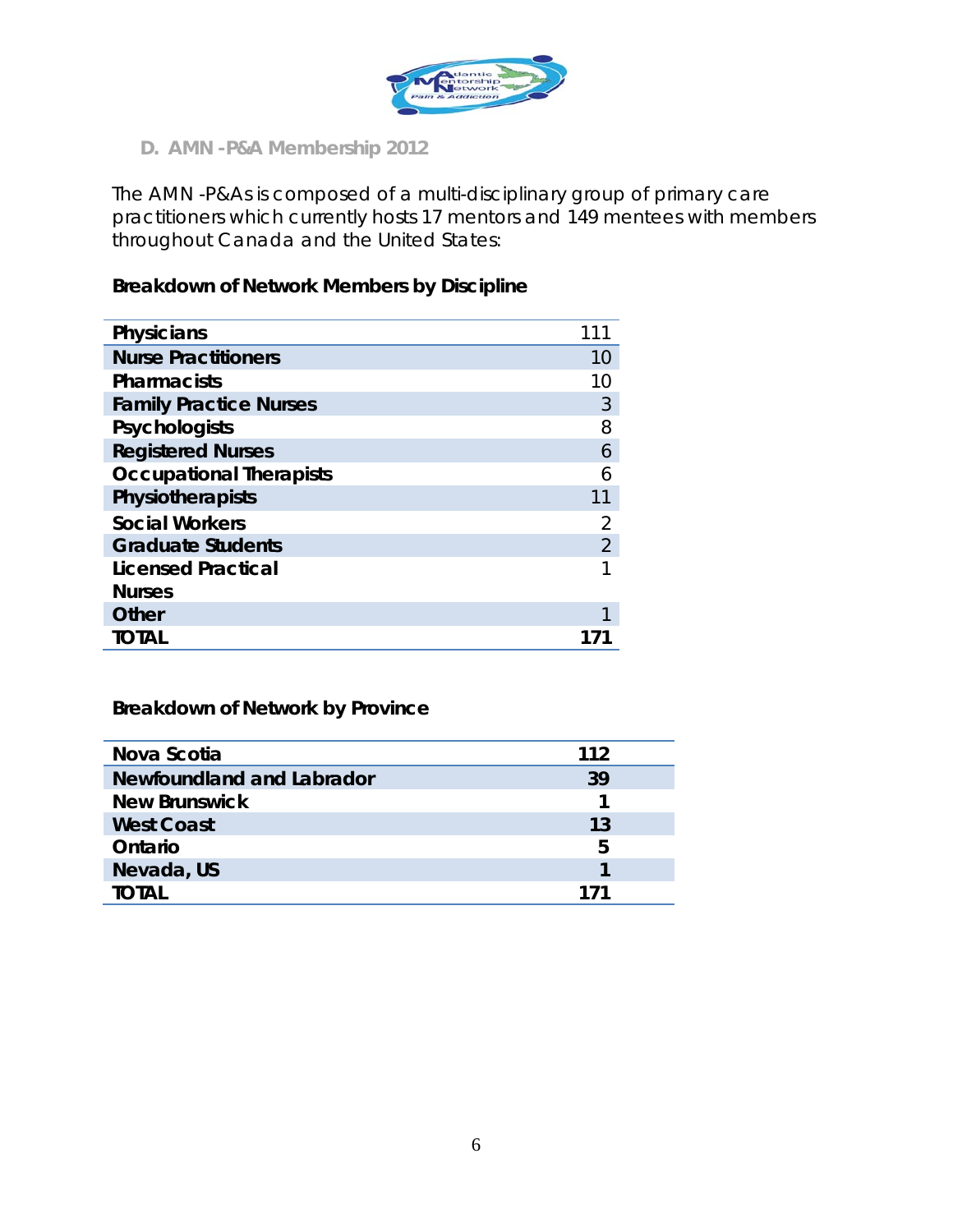

#### *E. 2012 A YEAR IN REVIEW*

#### **1.0 Annual Workshop**

The annual AMN -P&A Workshop was held on March 3\_4, 2012 in Halifax, NS.

The Mentor Development Workshop was held on Friday, March 3, 2012. The workshop is designed to provide an introduction to mentoring for physicians and other health care professionals who were identified as peer leaders in their communities. The mentors also identified an interest chronic pain and addiction. Their role is one of facilitating group discussions within the network through the mentoring process as well as offering expertise where appropriate. Dr. Spencer Tighe and Dr. Peter MacDougall presented an introduction to mentoring to the group. Seventeen mentors, Dr. Rhea MacDonald (Cape Breton), Dr. Steve Ellis, Arlene Allen-McCarthy, Tari Krzywonos, Tara Power (Truro), Dr. Tena Frizzle, Deborah Blois (Amherst), Drs. Andrea Rideout, John Fraser, Kim Plaxton, Jeff Dempster, and Stewart Cameron (Halifax), Drs. Iona Wile and David Martell (Windsor), Dr. Alban Comeau (Yarmouth), and Drs. Ernest Buitendag and Mahesh Guntamukkala (St. Anthony, Newfoundland) all attended the workshop. Members found it was very helpful in gaining knowledge on the mentor process (See Appendix 1 for workshop agenda).

The Mentor/Mentee Workshop was held the following day March 4, 2012 in which there were 34 in attendance. The theme of this workshop was Non-Opioid Management of Pain and was held for all current and new members of the network. (See Appendix 2 for workshop agenda) The topics discussed included:

**Pharmacology of Pain Management – Dr. David Gardner Chronic Pain Self Management Support: Principles and Tools - Gerard Murphy Pain and Sexual Health: Dr. Greg Bailly Sexuality and Chronic Pain: Dr. Mary McCarthy and Dr. Doug Cane Network Portal – Ryan Morley**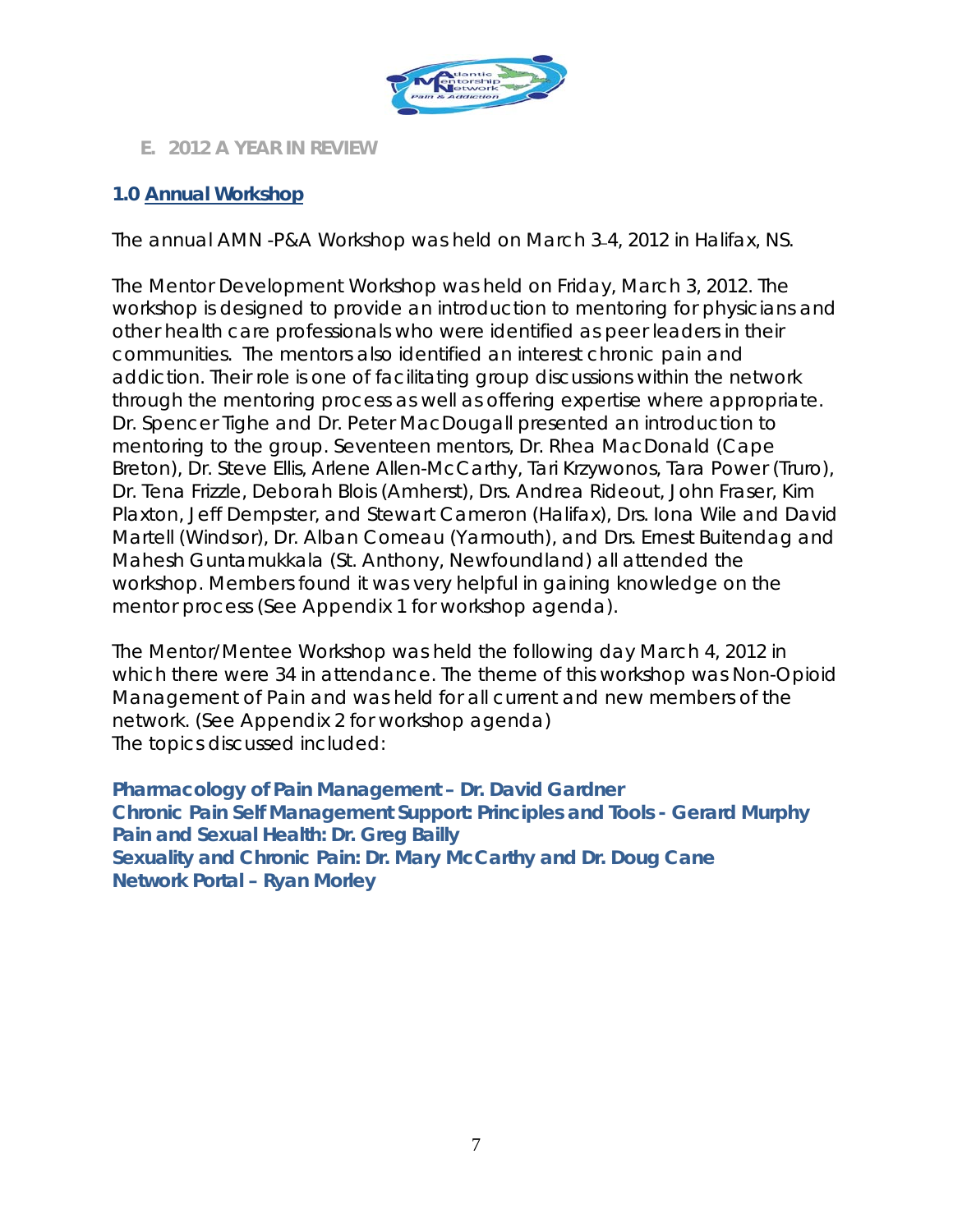

The evaluation feedback (See Appendices 3 & 4) provided by participants indicated that the workshop was well received and that the content was relevant to their practices:

"it provided me access to available resources"

"the introduction of the portal will ease interaction with others"

"very informative talks"

#### **2.0 MMAP Portal**

The MMAP portal is the network's virtual space that is successfully allowing members of the network to remain connected in spite of their geographic location. The portal is currently hosted by the Division of e-Learning and Innovation at McMaster University.

On April 19, 2012 a formal partnership on the portal between the MMAP network and the NSCPCCN was established.

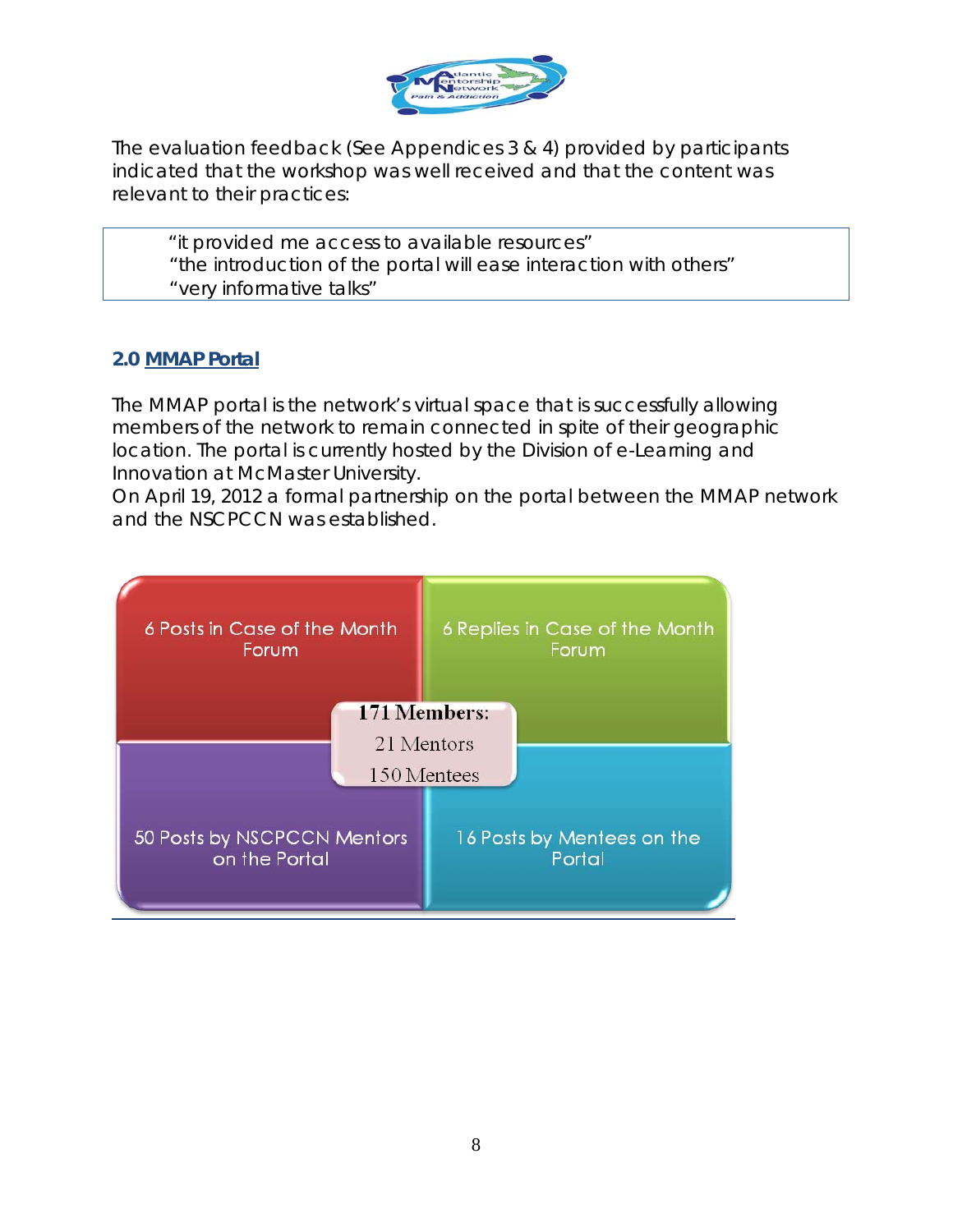

### **Overview of machealth.ca Portal Features**

URL: http://www.machealth.ca – online health professional education and communication/collaboration platform

- o Hosted on secure, well-maintained servers and network
- o Service of the Division of e-Learning Innovation, McMaster since 2007
- o Available service and support by phone or email
- o Detailed analytics of use of the platform, e.g. a number of discussion forum posts, Pageviews, Resource downloads, etc.

#### **Features and Elements of a machealth Online Social Network**

- o An online group for all members of the network; only approved members can join
- o Ability to have different roles and permissions if desired; for example, a mentors-only sub-group, or regional sub-groups
- o Online mentor log for tracking mentor-mentee encounters
- o Members can also have a profile page that outlines their areas of expertise or interest, e.g. addictions, methadone clinic management, neuropathic pain, etc.
- o The network can also have public, open access pages/presence (e.g. non-password protected) in order to promote the network to potential new members (see, for example, http://mmap.machealth.ca)
- o Program 'home' page
- o Acts as the hub for your network; easy access to resources, discussions, tools, and network/member activity
- o Blogs announcements and news from the program managers or designated experts
- o Forums online threaded discussions or Question & Answer types of posts; additional features such as adding file attachments to posts, polling questions, or video
- o Conversations messaging platform for 1-to-1 communication using the platform
- o Resources upload/share and download files or links; tag/index them
- o Calendar upcoming events
- o Wikis co-created/collaborative editing of documents
- o Notifications/ 'subscriptions' via email or RSS
- o Search across programs, posts, resources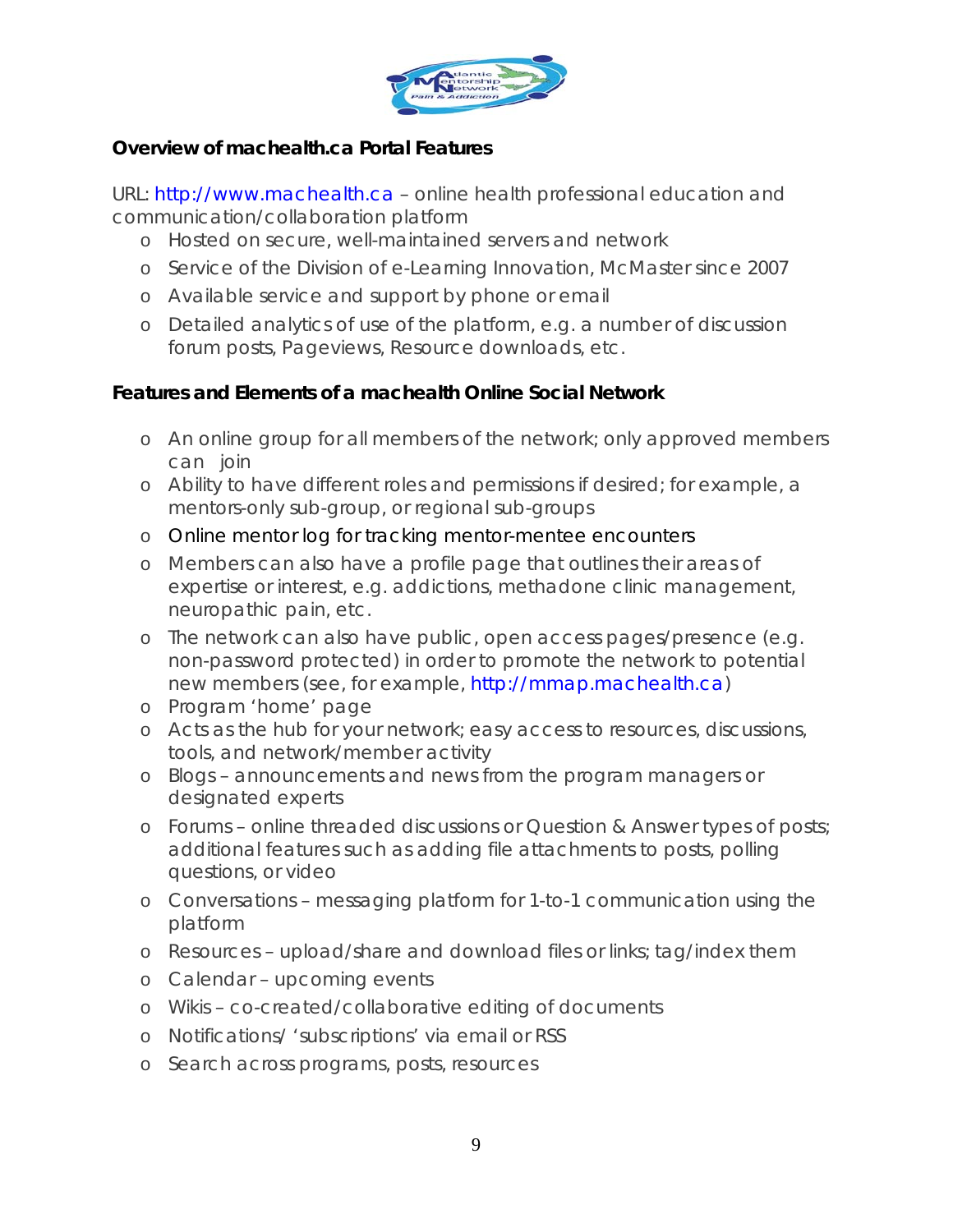

#### **3.0 CPS & National Mentorship Network Meeting**

The network not only had a poster at the annual Canadian Pain Society Conference held in Whistler, BC from May 23-26, 2012 but also co-hosted the first inter-professional mentorship meeting with the Ontario Medical Mentoring for Addictions and Pain Network (MMAP) to identify potential opportunities that would assist in developing a network of networks on a national scale. Drs. Peter MacDougall (Director of AMN -P&A) and Michael Cord (Director of MMAP) co-chaired the meeting (See Appendix 5 for Agenda). The overall vision is a network of networks. The goal would to be link networks across the country in order to share knowledge and resources. Attending the meeting were various healthcare practitioners in pain and addiction from across Canada which included:

| <b>Name</b>            | <b>Title</b>                                                                                                                                                              |
|------------------------|---------------------------------------------------------------------------------------------------------------------------------------------------------------------------|
| Dr. Dino Smiljic       | Family Physician, AB                                                                                                                                                      |
| Dr. Saifee Rashiq      | Director of the Division of Pain Medicine and the<br>University of Alberta Hospital's Multidisciplinary Pain<br>Centre                                                    |
| Dr. Mark Ware          | Family Physician, Montreal QC                                                                                                                                             |
| Dr. Michael Negraeff   | Anesthetist and pain specialist Vancouver General<br>Hospital, BC                                                                                                         |
| Dr. Owen Williamson    | Orthopedic spine surgeon and specialist pain<br>medicine physician Fraser Health Regional<br>Department of Anesthesia                                                     |
| Dr. Brenda Lau         | Medical Director of the Surrey, BC Memorial<br>Hospital Pain Management Clinic                                                                                            |
| Dr. Lydia Hatcher      | Family Physician, St. John's, NL                                                                                                                                          |
| Dr. Eloise Carr        | RN, Professor, Faculty of Nursing, University of<br>Calgary                                                                                                               |
| Dr. Judith Hunter      | Assistant Professor, Department of Physical Therapy<br>Universities of Alberta and Toronto<br>Curriculum Director University of Alberta Certificate<br>in Pain Management |
| Dr. Arun Radhakrishnan | Family Physician, ON                                                                                                                                                      |
| Eilyn Rodriguez        | Executive Director of Ontario College of Family<br>Physicians                                                                                                             |
| Dr. John Fraser        | Family Physician and addiction specialist, Halifax,<br><b>NS</b>                                                                                                          |
| Maria Hudspith         | Executive Director of Pain BC                                                                                                                                             |
| Dr. Lori Montgomery    | Physician and medical director of Chronic Pain                                                                                                                            |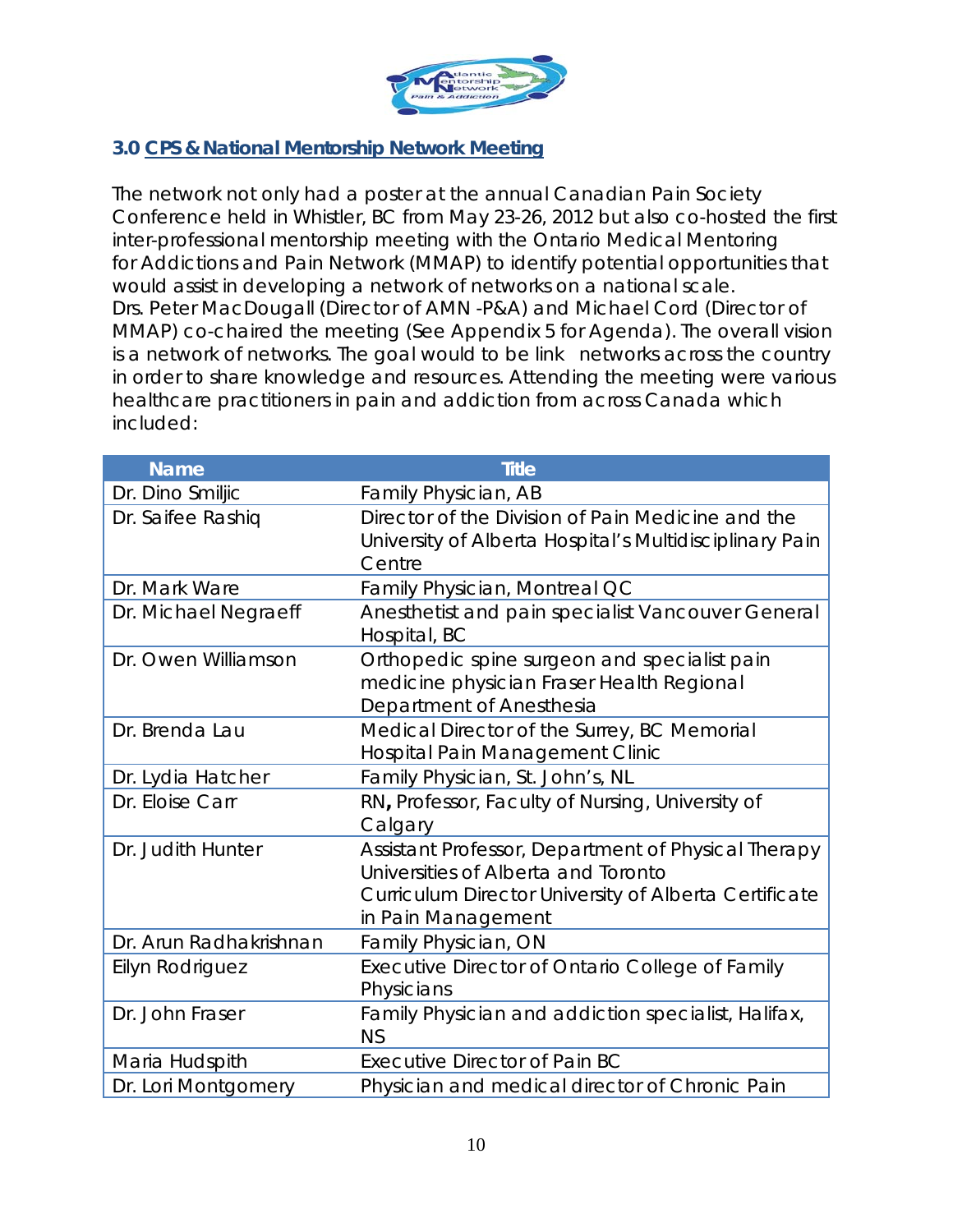

|                     | Clinic, Calgary AB                                 |
|---------------------|----------------------------------------------------|
| Ms. Brenda Poulton  | NP Fraser Health, and Director of Pain BC          |
| Dr. Ruth Dubin      | Family Physician, ON Chair of the Chronic Non-     |
|                     | Cancer Pain Program Committee, Section of          |
|                     | Family Physicians with Special Interest and        |
|                     | Focused Practices, with the College of Family      |
|                     | Physicians of Canada                               |
| Mr. Doug Spitzig    | Pharmacist, Prescription Review Program Manager    |
|                     | with the College of Physicians and Surgeons of     |
|                     | Saskatchewan                                       |
| Ms. Karen Shaw      | Registrar at the College of Physicians and         |
|                     | Surgeons of Saskatchewan                           |
| Ms. Denise Pellerin | Manager of the Nova Scotia Prescription            |
|                     | <b>Monitoring Program</b>                          |
| Dr. Andrea Furlan   | Physiatrist and chronic pain physician in Toronto, |
|                     | ON                                                 |
| Dr. Janet Wright    | Assistant Registrar, College of Physicians and     |
|                     | Surgeons of Alberta, BC                            |
| Ed Jess             | Manager, Physician Prescribing Practices at the    |
|                     | College of Physicians and Surgeons of Alberta      |

# **4.0 Group Meetings & Monthly Drop-in Case Discussions**

The network groups are asked to meet 2-3 times throughout the year with the dates and topic of each meeting being determined at the annual Mentor-Mentee Workshop in March. This year there were 14 meetings held with discussions on a variety of topics such as:

- Physiotherapy in chronic pain
- Pain Assessment tools
- Addiction and Methadone
- Myofascial Pain
- Motivational Interviewing
- Cannabinoids in Chronic Pain
- Case discussions

In addition to the group meetings, the network is constantly trying to find ways of increasing communication among its members that is easy, and convenient. One method to encourage discussions is having an on line teleconference case of the month. On the first Monday of each month, a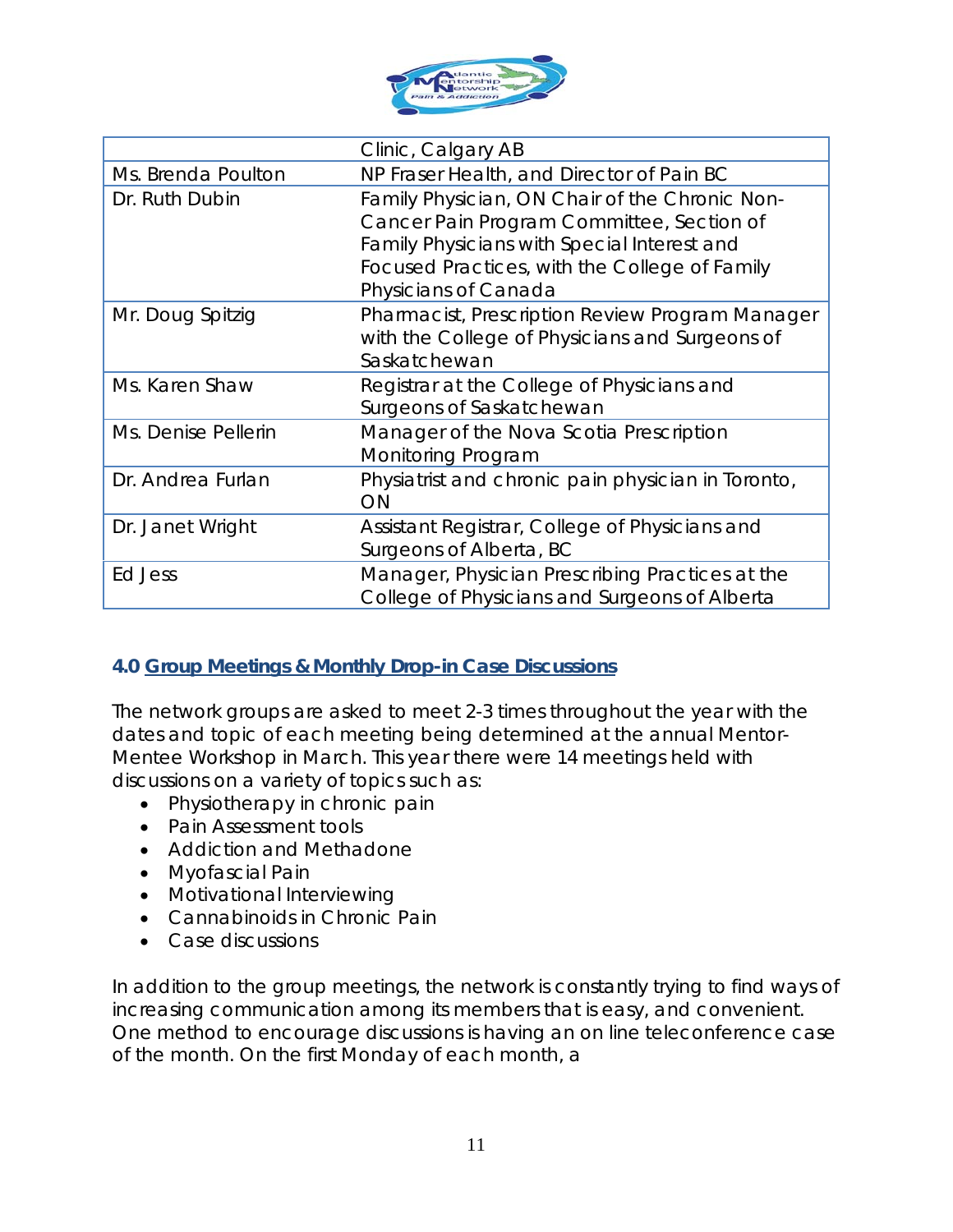

designated mentor(s) sends a case to the Network Manager sent via email. The case is posted on the portal for its members to review. On the following Monday evening members are invited to share their comments on the case utilizing GoToMeeting ™. Included in the email, and on the portal is a link that members can go to for the virtual component of the discussions. We encourage members from the AMN and MMAP networks to participate in these case discussions, and to bring to these "*Drop in Meetings*" any case they may have that they would like advice on. Members have been taking advantage of the knowledge our members bring, and are enjoying these meetings from the comfort of their homes.

| <b>Month</b>    | # of Participants |
|-----------------|-------------------|
| September       | 19                |
| October         | 13                |
| <b>November</b> | 12                |
| <b>December</b> |                   |

#### **5.0 Atlantic Expansion**

In March 2012 the AMN -P&A management met with a number of primary care practitioners in and around the St. John's, Newfoundland area. This meeting was sparked by the interest of 2 healthcare professionals in the St. Anthony area. By April 2012 the network had a group in St. Anthony that consisted of 10 members. From this single group we explored the possibility of expanding further into Newfoundland and Labrador. Dr. MacDougall travelled to St. Anthony to discuss pain management and networks in September 2012. In addition, there was a considerable interest shown in the network by the providers in St. John's. In addition to meeting the healthcare providers, there was an opportunity to have discussions with the Newfoundland and Labrador Department of Health as to whether they were able to provide the resources to maintain and further expand the network further in Newfoundland and Labrador. They were aware of the tremendous need for such a network and what the benefits would be. On September 25, 2012 we received a response from the Newfoundland and Labrador Department of Health senior executive that they agreed with the initiative and were able to provide us with the appropriate resources.

This development gave us the means to explore what the interest would be in other regions of the province. So, on November 1, 2012 Dr. Peter MacDougall presented to the faculty Western Memorial Regional Hospital and large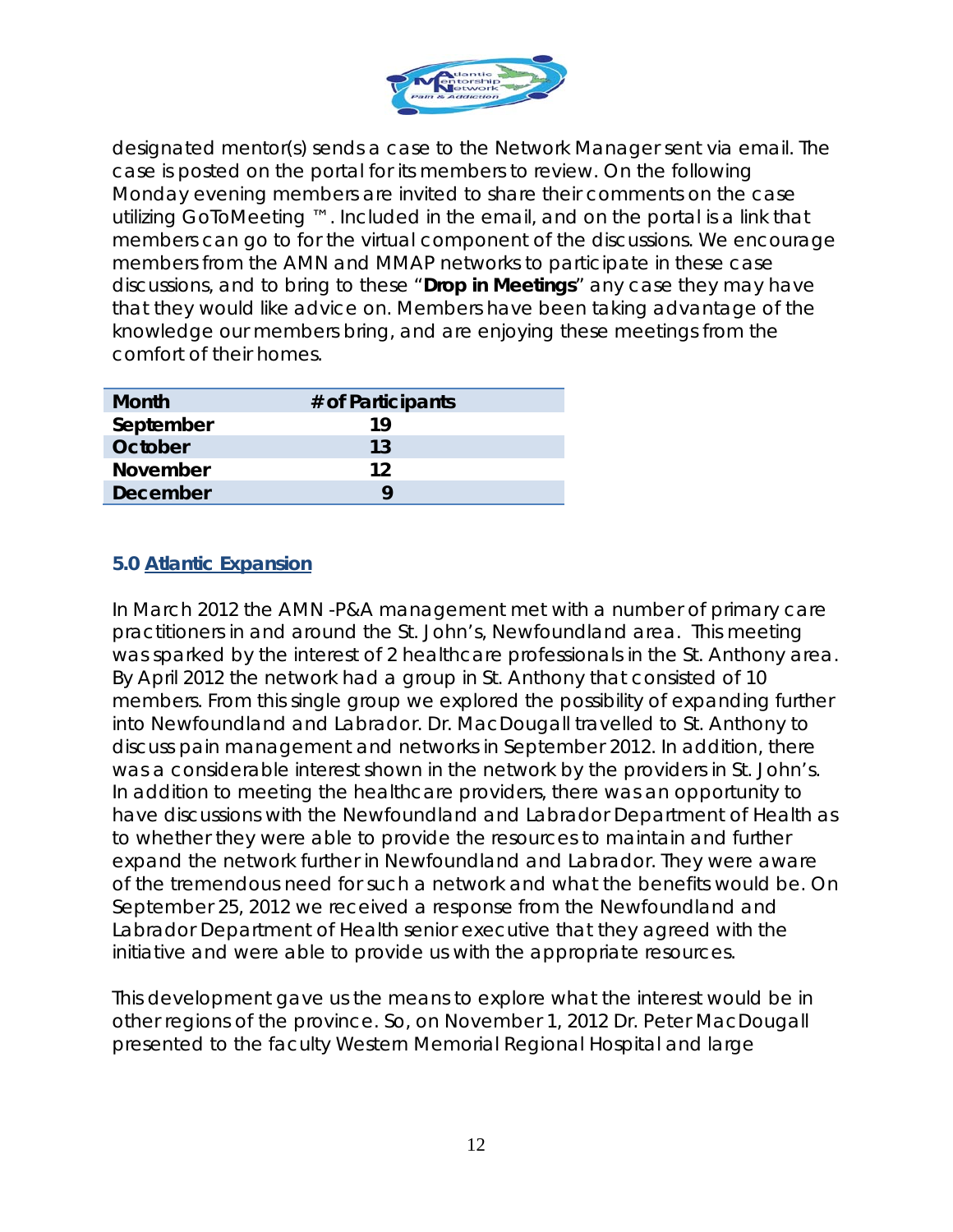

medical clinic in Corner Brook Newfoundland. On November 2, 2012 a meeting was held in St. John's for those who had shown interest from our previous meeting in March in addition to those who wanted to hear more about the network and on the follow day Dr. MacDougall presented at the St. John's Pain Day. From these meetings an additional 27 healthcare professionals joined the network. To date the network has 37 members in the province of Newfoundland and Labrador.

With the network's growth in Newfoundland and Labrador our steering committee felt that it would be an opportune time to adopt a name which more clearly encompasses our regional scope and educational scope. Thus on December 1, 2012 the name Atlantic Mentorship Network – Pain and Addictions took effect.

#### **6.0 Self Management Support Initiative**

The AMN- Pain & Addiction continues to collaborate with the Department of Health and Wellness on initiatives that assist health care professionals in providing best practice management of chronic disease. One such initiative is the Self-Management Support Module. The intent of the module is to raise awareness of self-management and self-management support concepts, introduce basic tools for use in clinical practice, as well as, increase knowledge of existing self-management programs in Nova Scotia.

#### **7.0 MMAP/NSCPCCN Conference**

To help build the relationship the AMN -P&A has with the MMAP network, it was decided that a joint conference would be held. On October 26-27, 2012 the first interprovincial network workshop was held. A mentors meeting was held on October 26 2012 at the Canadian Museum of Civilization, and a full workshop for mentors and mentees was held on October 27, 2012. Five members from the NSCPCCN attended the conference. (See Appendix 6-7 for conference agendas)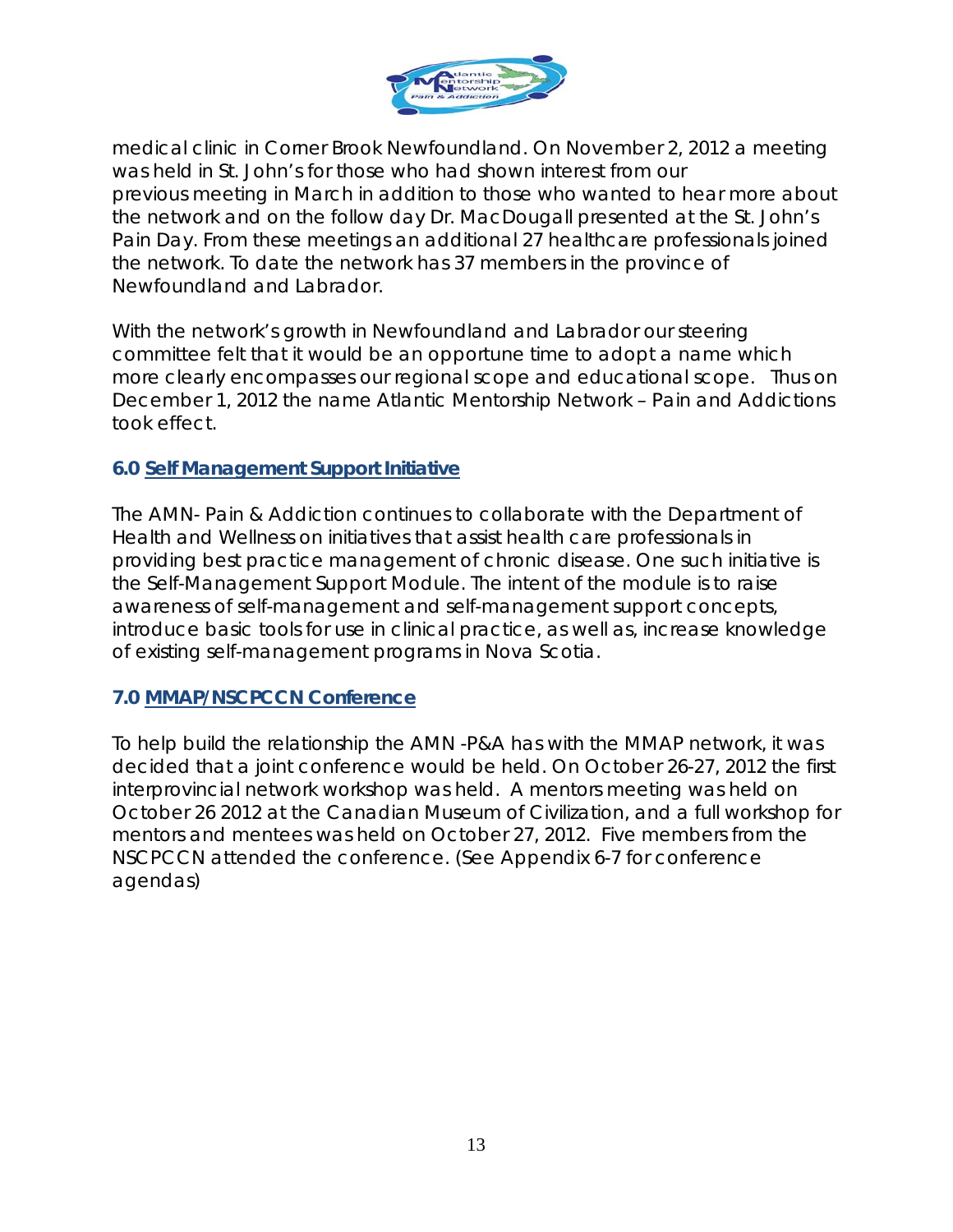

### **8.0 Addiction Services**

The ability of the network to reach primary care providers and improve capacity for patient management has been recognized by the Nova Scotia Department of Health and Wellness. Recently the network was approached by Addiction Services to explore the possibility of increasing its scope to include primary addiction management.

# *F. RESEARCH 2012*

The AMN-Pain& Addiction is working with a Montreal based group lead by Dr. Mark Ware to develop a pain network for primary care on the island of Montreal. The AMN P&A is linking with them to evaluate the impact of mentorship on primary care practitioners in the community. The outcomes will compare a physician based network (Dr. Ware's) versus an interdisciplinary network (AMN -P&A). The evaluation tools that will be used are KnowPain50 and PERFECT scale. The AMN -P&A will collect the data from members of the network at the March 2013 Workshop for the Nova Scotia members and at the June 2013 Workshop for the Newfoundland members and repeat the evaluation one year later.

In 2011, Dr. Arun Radhakrishnan a Family Physician and MSc candidate at the University of Toronto, examined how members of the &AMN -P&A and MMAP networks use communications technologies in mentoring networks focused in order to optimize roles in the management of chronic pain in Ontario and Nova Scotia. The findings from his thesis titled "The use of Information and Communication Technologies in a mentoring network of physicians to optimize roles in the management of chronic pain" is attached. (See Appendix 8)

In May 2013 at the annual Canadian Pain Society Conference in Winnipeg, the AMN -P&A and the MMAP Network will co-host a meeting to start the process of doing an environmental scan on what mentorship networks currently exist across Canada.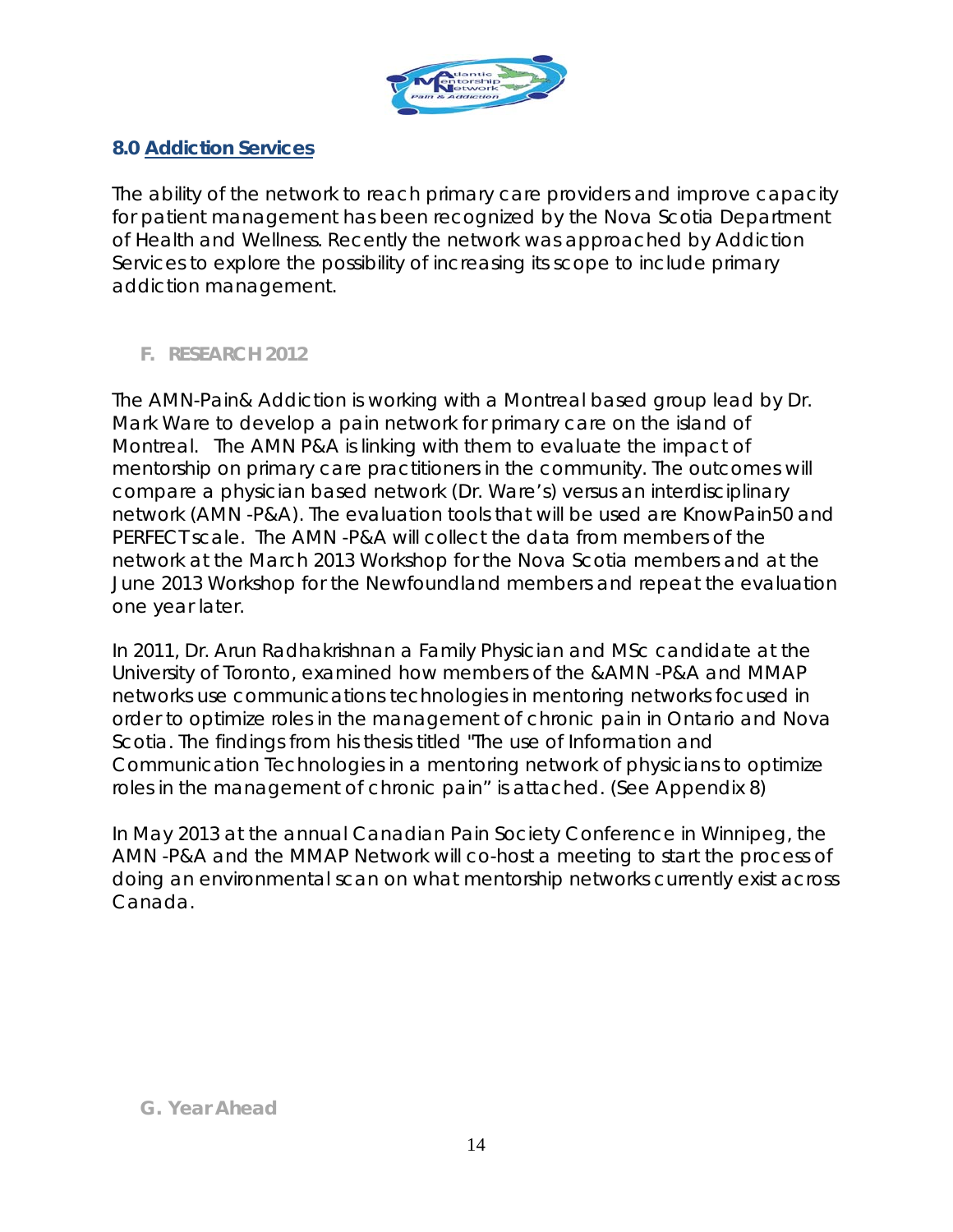

# **January-February 2013**

- Meet with St. John's primary care practitioners to further expand the Newfoundland and Labrador Network
- Support the Nova Scotia Department of Health and Wellness with the implementation of a self-management support program for primary care providers
- Discussion with the CDHA Anesthesia Education Consultant to assist in the development of a modular pain and addiction preceptorship program. It will be recommended by the AMN -P&A that all mentors complete the pain preceptorship through CDHA and other Nova Scotia District Health Authorities.

#### **March 2013**

- Annual March Workshop for Nova Scotia Network
- Evaluation with the Nova Scotia Network members on the impact of mentors in the network on primary care practitioners

### **May 2013**

• Hold a follow-up meeting for National Mentorship Network in Pain & Addiction at the CPS Conference in Winnipeg, MN to begin the process of an environmental scan of mentoring networks that exist throughout Canada.

#### **June 2013**

• Mentor-Mentee Workshop for Newfoundland & Labrador Network

# **September 2013**

- Presence at the St. Anthony, NL Pain Day
- Presence at the Atlantic Inter-professional Pain Conference in New Brunswick

Appendix 1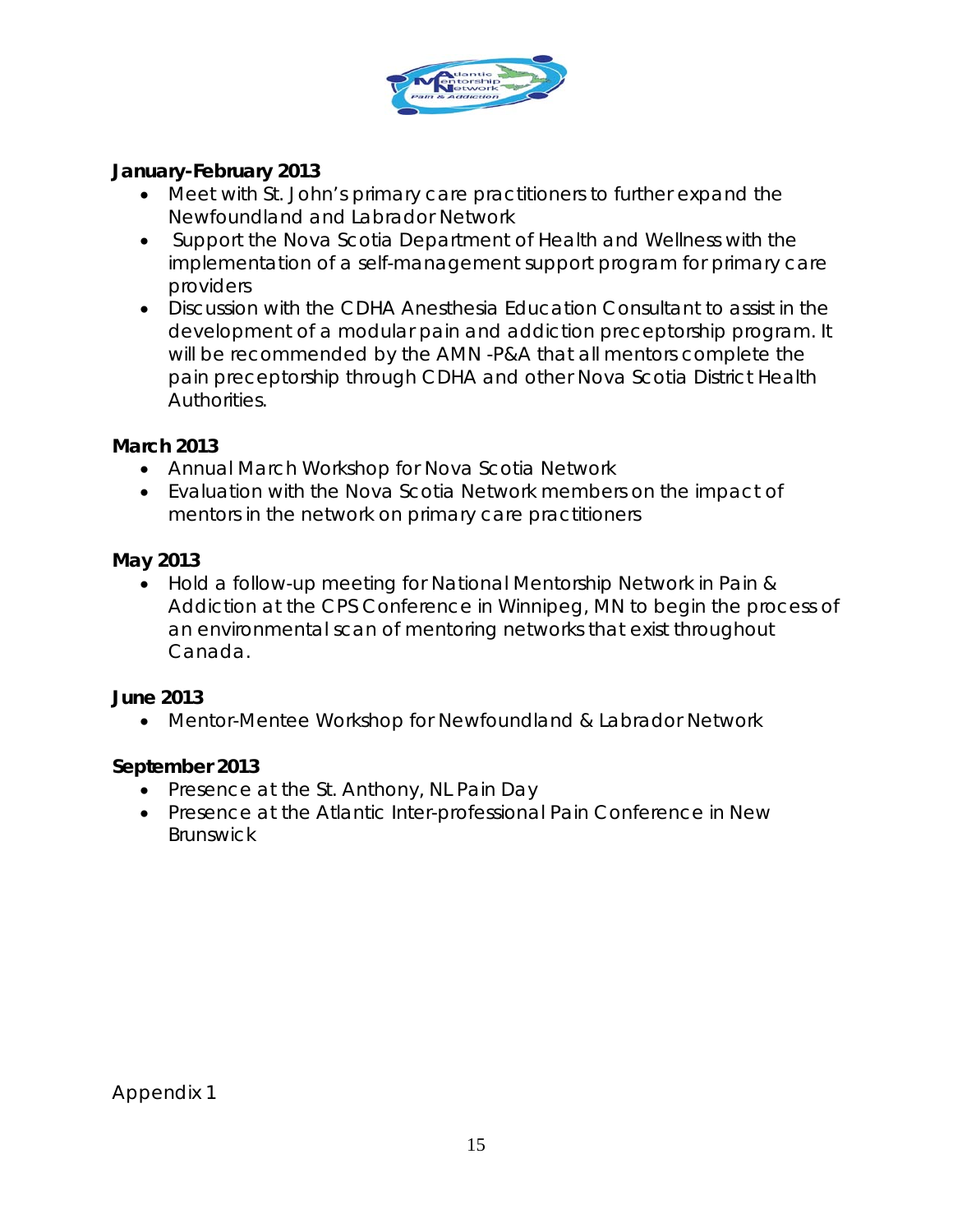

#### **NSCPCCN Annual Mentor Workshop Weather Watch Cafeteria 5th Floor Dickson Building March 2, 2012 1500 - 1830**

- 1500-1530 Welcome and Introductory Remarks: Dr. Peter MacDougall
- 1530-1730 Introduction to Mentoring Dr. Spencer Tighe
- 1730-1815 Dinner and Presentation of Portal Ryan Morley
- 1815-1830 Wrap Up and Evaluation



Appendix 2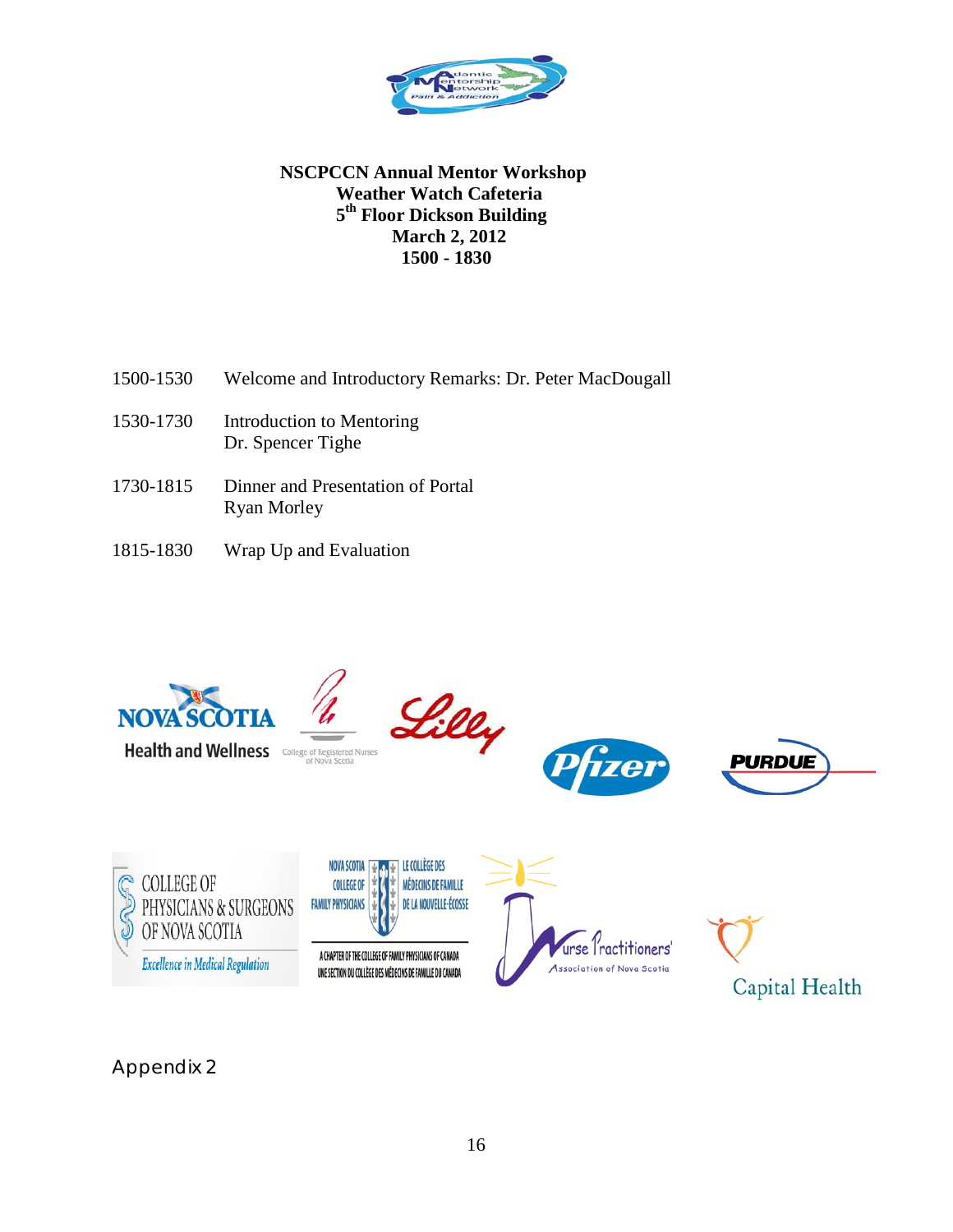

#### **NSCPCCN Annual Mentor-Mentee Workshop March 3, 2012 Non - Opioid Management of Pain**

- **0745 – 0800 Registration and Continental Breakfast**
- **0800 – 0830 Welcome and Introductory Remarks** Dr. Peter MacDougall
- **0830-0930 Keynote Address: Pharmacology of Pain Management (Katie Group)** Dr. David Gardner
- **930-1030 Chronic Pain Self Management Support: Principles and Tools** Gerard Murphy
- **1030-1045 Refreshments**
- **1045-1200 Pain and Sexual Health**: Dr. Greg Bailly **Sexuality and Chronic Pain:** Dr. Mary McCarthy and Dr. Doug Cane
- **1200-1300** Lunch **Network Portal:** Ryan Morley
- **1300 – 1430 Group Facilitation**
	- Trouble Shooting, Communication Planning
	- Meeting Planning, Group Target Setting
- **1430-1445 Wrap Up and Evaluation**





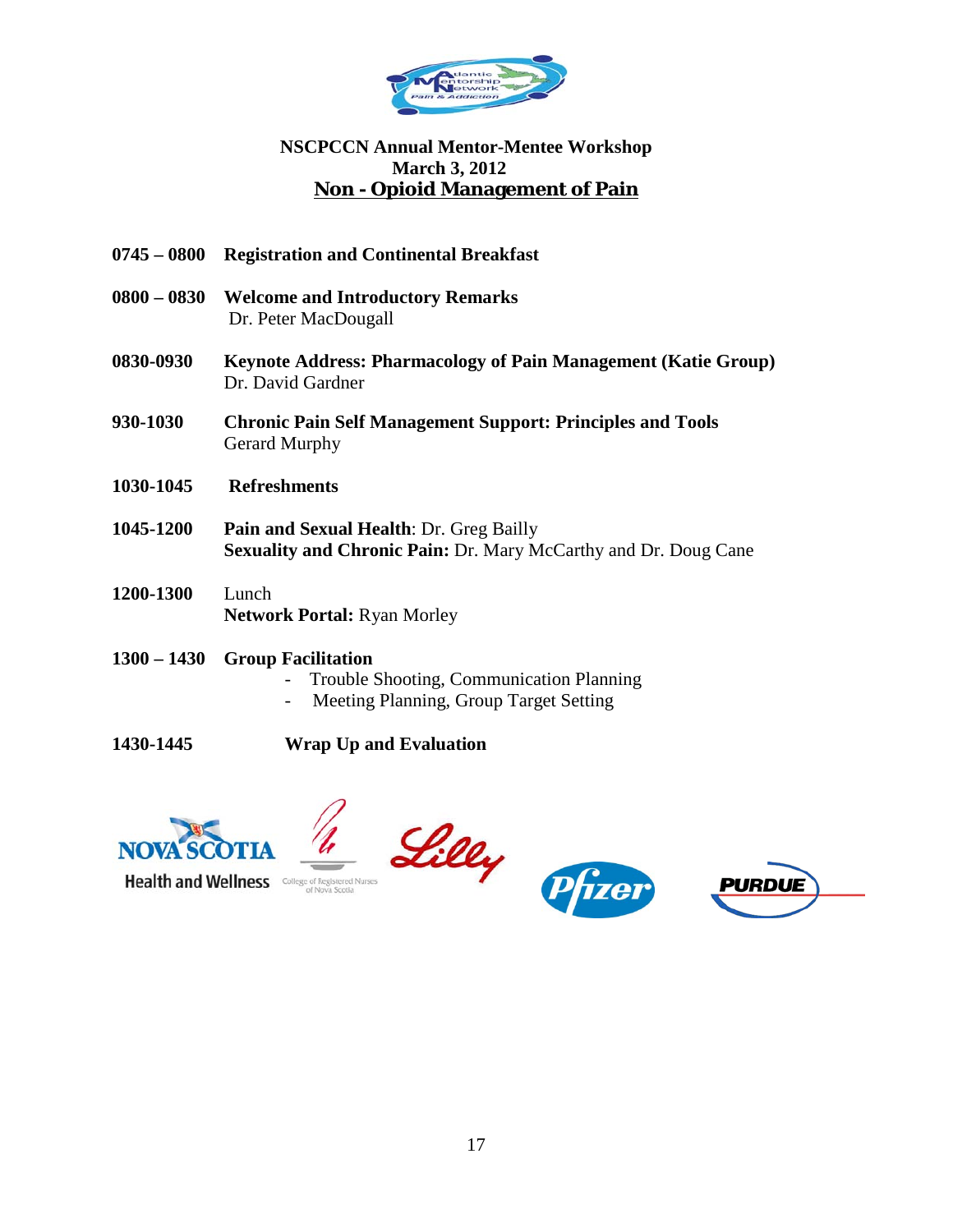



Appendix 4

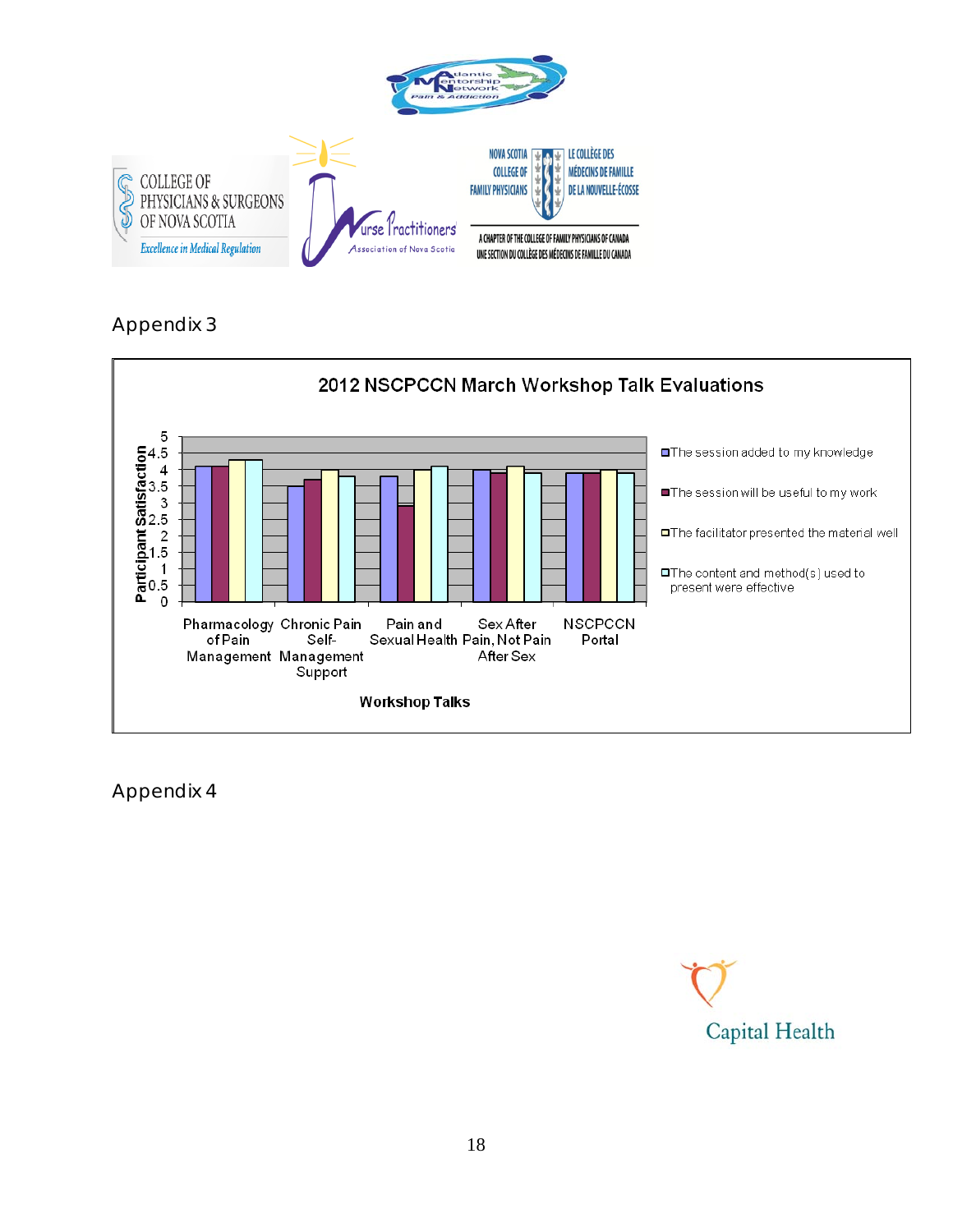







**National Meeting for Mentorship Agenda Thursday, May 24, 2012 6:00 pm -7:30 pm Cheakamus Room Hilton Whistler Resort & Spa Whistler, BC**

- 1. Overview of Mentorship
- 2. Network portal introduction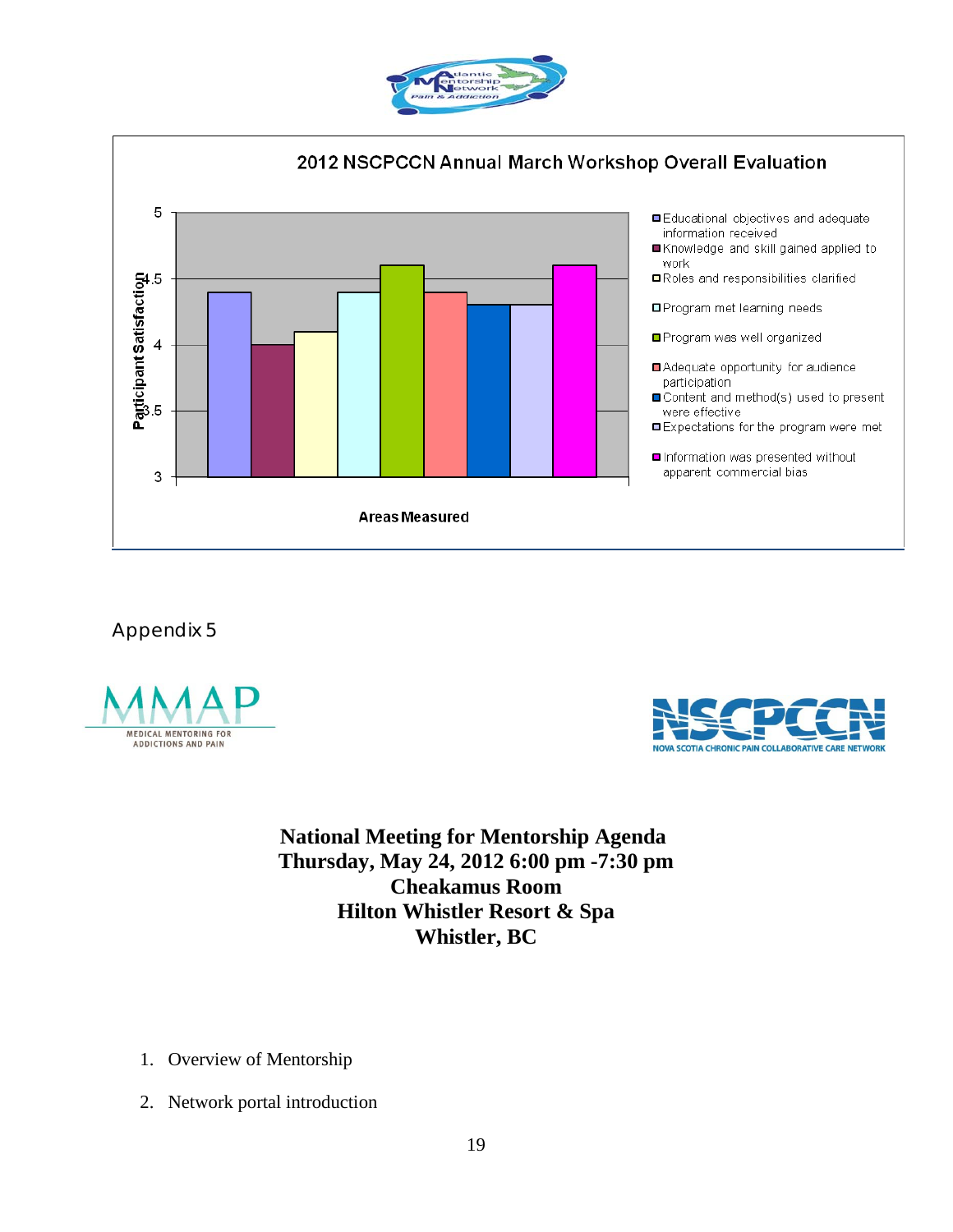

- 3. Overview of MMAP and NSCPCCN networks
- 4. Interactive discussion:
	- a) What is the interest from each province or region in developing a network?
	- b) What resources and infrastructure are available in each province or region to develop a network?
	- c) Regional *versus* provincial network development?
- 5. Next steps
	- a) Strategic planning meeting October 2012
	- b) Portal expansion







**Medical Mentoring for Addictions and Pain Nova Scotia Chronic Pain Collaborative Care Network MENTORS PRE-CONFERENCE** October 26, 2012

Panorama Room (Next to the Canadian Museum of Civilization) 100 Laurier StreetGatineau, Quebec  $(2:00 \text{ pm} - 5:30 \text{ pm})$ 

> **Conference Reception** Canada Hall – Canadian Museum of Civilization  $(6:00 - 7:30 \text{ pm})$

#### **AGENDA**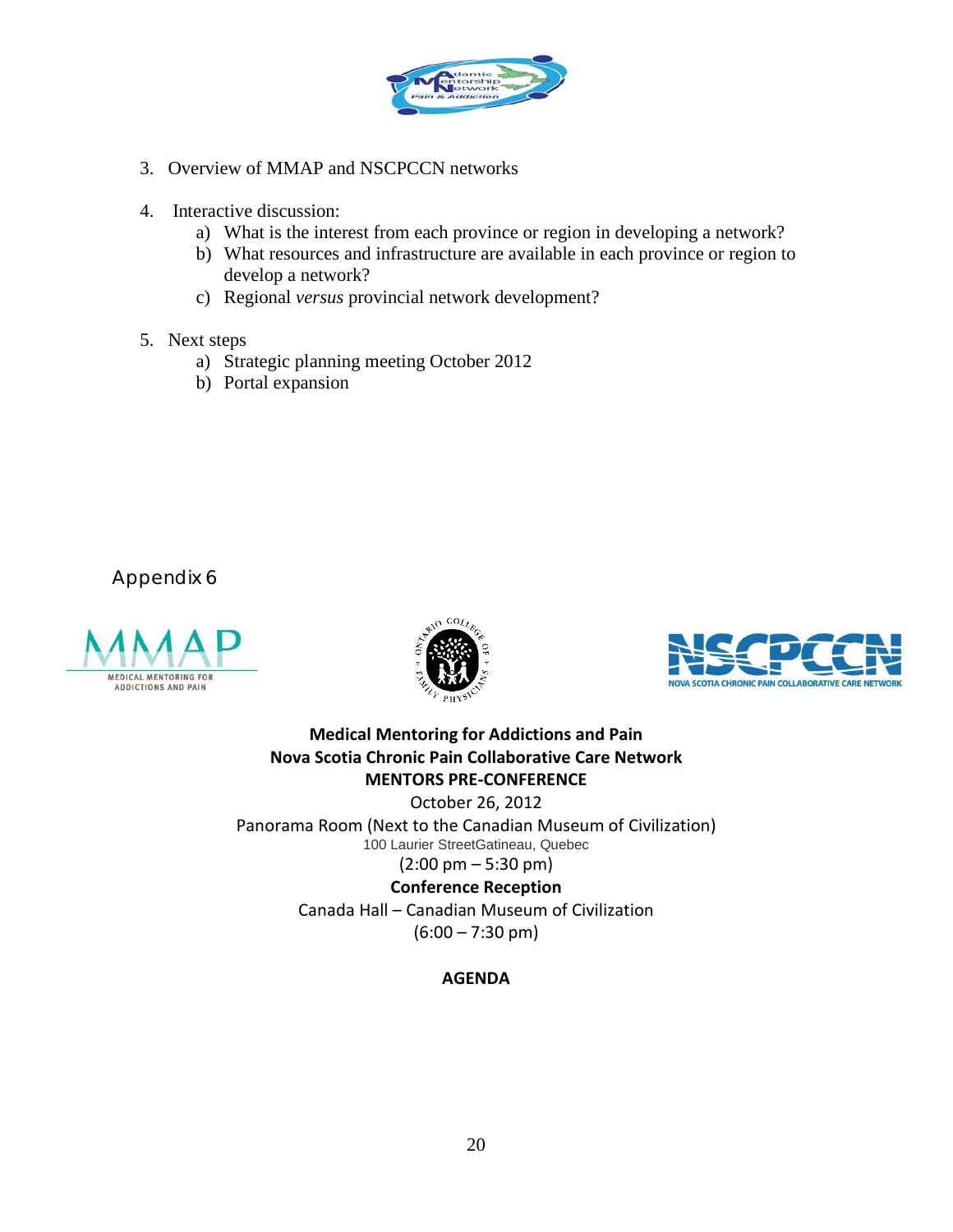

#### *SECTION A*

| <b>INTRODUCTION</b>                                  | <b>Welcome and Conference Overview</b><br><b>Michael Cord</b> | $2:00 - 2:15$ pm |
|------------------------------------------------------|---------------------------------------------------------------|------------------|
| <b>SECTION B</b>                                     |                                                               |                  |
| <b>CLINICAL CASE REVIEW</b>                          | Sean Moore, Peter MacDougall                                  | $2:15 - 2:45$ pm |
| <b>SECTION C</b>                                     |                                                               |                  |
| PROVINCIAL NETWORKS                                  | <b>Mentor Experience</b><br>Troubleshooting                   | $2:45 - 3:45$ pm |
| UPDATE ON MEDICOLEGAL<br><b>ISSUES</b>               | Dr. Patrick Ceresia, Domenic Crolla, CMPA                     | $3:45 - 4:30$ pm |
| <b>MMAP PORTAL for</b><br><b>MENTORS</b>             | Ms. Lisa Colliza, Division of e-Learning<br><b>Innovation</b> | $4:30 - 5:00$ pm |
| <b>SECTION D</b>                                     |                                                               |                  |
| <b>COCKTAIL RECEPTION &amp;</b><br><b>NETWORKING</b> | Canada Hall – Canadian Museum of Civilization<br>Open to all! | $6:00 - 7:30$ pm |

Appendix 7







#### **Medical Mentoring for Addictions and Pain Nova Scotia Chronic Pain Collaborative Care Network ANNUAL CONFERENCE**

October 27, 2012

Four Points by Sheraton Gatineau-Ottawa Hotel (across from the Museum of Civilization)

35, Rue Laurier – Gatineau, Quebec

Notre Dame A

**AGENDA**

*Breakfast and Registration 7:30 – 8:20 am Welcoming Remarks 8:20 – 8:30 am*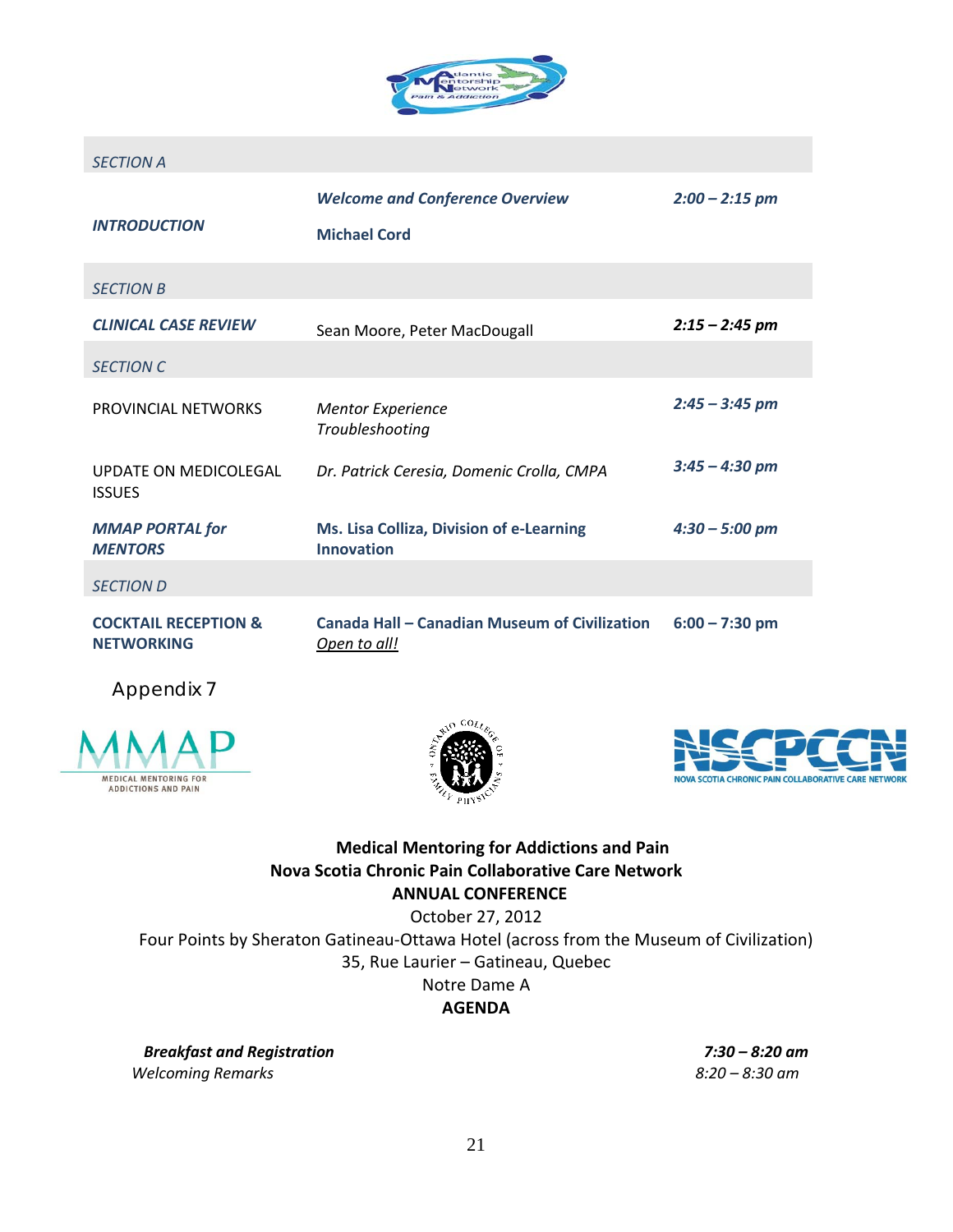

| CASE 1                      | <b>Case Presentation</b><br>Q&A<br>Case Discussion (small groups)<br><b>Teaching Points</b> | $8:30 - 8:45$ am<br>$8:45 - 8:55$<br>$8:55 - 9:55$<br>$9:55 - 10:30$           |
|-----------------------------|---------------------------------------------------------------------------------------------|--------------------------------------------------------------------------------|
| <b>BREAK</b>                |                                                                                             | $10:30 - 10:45$                                                                |
| CASE <sub>2</sub>           | <b>Case Presentation</b><br>Q&A<br>Case Discussion (small groups)<br><b>Teaching Points</b> | $10:45 - 11:00$ am<br>$11:00 - 11:10$<br>$11:10 - 12:10$ pm<br>$12:10 - 12:40$ |
| <b>LUNCH</b>                |                                                                                             | $12:40 - 1:40$ pm                                                              |
| <b>SUMMARY OF CASES</b>     |                                                                                             | $1:45 - 2:15$ pm                                                               |
| PORTAL DEMO                 |                                                                                             | $2:15 - 2:30$ pm                                                               |
| <b>SMALL GROUP MEETINGS</b> | Meeting planning for next 6 months, portal                                                  | $2:30 - 3:30$ pm                                                               |
| <b>ADJOURNMENT</b>          | Wrap up and closing remarks                                                                 | $3:30 - 4:00$ pm                                                               |

# MMAP and NSCPCCN demographic summary

|                    | <b>NSCPCCN</b>      | <b>MMAP</b>    | Fisher's | Combined        |
|--------------------|---------------------|----------------|----------|-----------------|
|                    | $(N = 29)$          | $(N = 97)$     | exact    | $(N = 126)$     |
| Age                |                     |                |          |                 |
| Mean Age (St. Dev) | 53.0(9.0)           | 49.8(8.5)      |          | 50.7(8.8)       |
| <35                | $(0\%)$<br>$\theta$ | $8(8.3\%)$     |          | $8(6.5\%)$      |
| $35 - 44$          | $(21.4\%)$<br>6     | 17 (17.7%)     |          | 23 (18.5%)      |
| 45-54              | $(32.1\%)$<br>9     | 43 (44.8%)     |          | 52 (41.9%)      |
| 55-64              | 11 (39.3%)          | $25(26.0\%)$   |          | 36 (29.0%)      |
| $>= 65$            | $(7.1\%)$<br>2      | $(3.1\%)$<br>3 |          | $(4.0\%)$<br>5. |
| No Response        | 1                   | 1              |          | $\overline{2}$  |
| Gender             |                     |                |          |                 |
| $M(\%)$            | 15 (51.7%)          | 49 (50.5%)     | 1.000    | 64 (50.8%)      |
| $F$ (%)            | 14 (48.3%)          | 48 (49.5%)     |          | 62 (49.2%)      |
| Physician type     |                     |                |          |                 |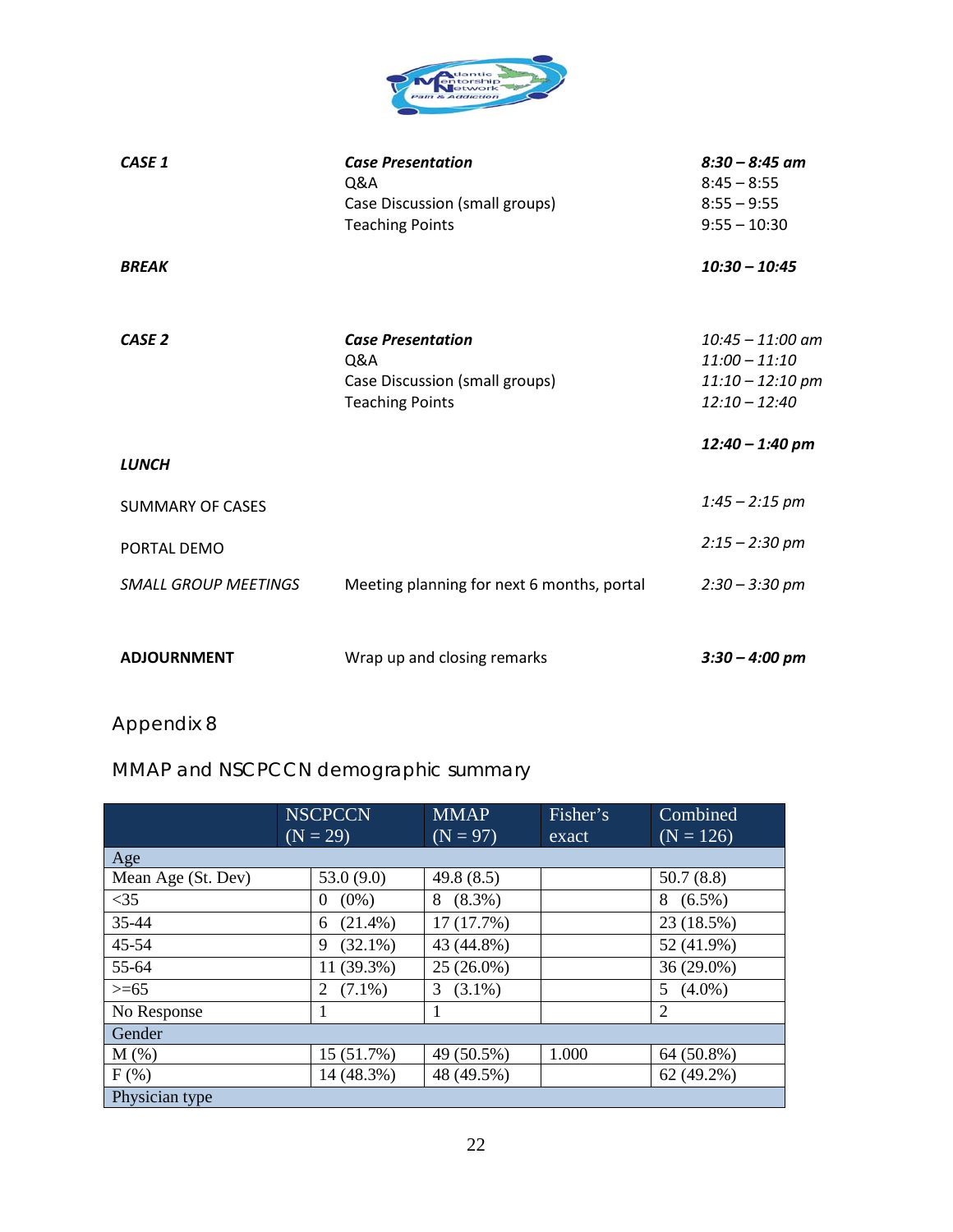

| GP/Family Physician         | 28 (96.6%)                   | 89 (91.8%)                  | 0.683       | 117 (92.9%)                 |
|-----------------------------|------------------------------|-----------------------------|-------------|-----------------------------|
| Medical/surgical specialist | $\overline{1}$<br>$(3.4\%)$  | $(8.2\%)$<br>8              | 0.683       | 9<br>$(7.1\%)$              |
| Program Role                |                              |                             |             |                             |
| Mentor $(\%)$               | 8<br>(27.6%)                 | $26(26.8\%)$                | 1.000       | 34 (27.0%)                  |
| Mentee (%)                  | 21 (72.4%)                   | 71 (73.2%)                  |             | 92 (73.0%)                  |
| Duration in program         |                              |                             |             |                             |
| $\leq 1$ years              | $12(41.4\%)$                 | 7<br>$(7.2\%)$              | $< 0.0001*$ | 19 (15.1%)                  |
| $1-2$ years                 | 5<br>$(17.2\%)$              | $(21.6\%)$<br>21            | 0.795       | 26 (20.6%)                  |
| 2-3 years                   | 10(34.5%)                    | 49 (50.5%)                  | 0.143       | 59 (46.8%)                  |
| 3-4 years                   | $(3.4\%)$<br>$\mathbf{1}$    | 14 (14.4%)                  | 0.188       | 15 (11.9%)                  |
| $>=$ 4 years                | $\mathbf{1}$<br>$(3.4\%)$    | $(6.2\%)$<br>6              | 1.000       | 7<br>$(5.5\%)$              |
| <b>Practice Location</b>    |                              |                             |             |                             |
| Geographically Remote       | $\boldsymbol{0}$             | 5<br>$(5.2\%)$              | 0.589       | $(4.0\%)$<br>5 <sup>5</sup> |
| Rural                       | $\tau$<br>$(24.1\%)$         | $\overline{7}$<br>$(7.2\%)$ | $0.018*$    | 14 (11.1%)                  |
| <b>Small Town</b>           | 8<br>(27.6%)                 | $10(10.3\%)$                | $0.032*$    | 18 (14.3%)                  |
| Urban/Suburban              | 11 (37.9%)                   | 53 (54.6%)                  | 0.14        | 64 (50.8%)                  |
| Inner City                  | $\overline{2}$<br>$(6.9\%)$  | 19 (19.6%)                  | $0.001*$    | 21 (16.7%)                  |
| Cannot identify             | $\mathbf{1}$<br>$(3.4\%)$    | 3<br>$(3.1\%)$              | 1.000       | $(3.2\%)$<br>4              |
| <b>Practice Setting</b>     |                              |                             |             |                             |
| Private office/clinic       | 20 (69.0%)                   | $67(69.1\%)$                | 1.000       | 87 (69.0%)                  |
| <b>Community Hospital</b>   | 11 (37.9%)                   | 23 (23.7%)                  | 0.155       | 34 (27.0%)                  |
| Nursing Home                | 10(34.5%)                    | $6(6.2\%)$                  | $< 0.0001*$ | 16 (12.7%)                  |
| <b>Research Unit</b>        | $\overline{0}$               | $\mathbf{0}$                |             | $\mathbf{0}$                |
| Academic centre             | 3<br>$(10.3\%)$              | 3<br>$(3.1\%)$              | 0.134       | $(4.8\%)$<br>6              |
| <b>Emergency Depart.</b>    | $\overline{4}$<br>$(13.8\%)$ | 8<br>$(8.2\%)$              | 0.467       | 12 (9.5%)                   |
| <b>University Faculty</b>   | $\overline{0}$               | 8<br>$(8.2\%)$              | 0.197       | 8<br>$(6.3\%)$              |
| Community health centre     | $\tau$<br>$(24.1\%)$         | 28 (28.9%)                  | 0.814       | 35 (27.8%)                  |
| Other                       | $\mathbf{1}$<br>$(3.4\%)$    | $(5.2\%)$<br>5 <sup>5</sup> | 1.000       | $6(4.8\%)$                  |

# NSCPCCN & Nova Scotia NPS

|                              | <b>NSCPCCN</b> | <b>NPS</b> | Fisher's exact |
|------------------------------|----------------|------------|----------------|
|                              | $(N = 29)$     | $(N=256)$  |                |
| Age                          |                |            |                |
| Mean Age (St. Dev)           | 53 $(9)$       | 50(10)     |                |
| $\leq 34$                    | 0              | 4.7%       |                |
| 35-44                        | 21.4%          | 24.3%      |                |
| 45-54                        | 32.1%          | 33.3%      |                |
| 55-64                        | 39.3%          | 24.3%      |                |
| $>= 65$                      | 7.1%           | 9.0%       |                |
| Gender                       |                |            |                |
| M(%)                         | 51.7%          | 58%        | 0.554          |
| $F$ (%)                      | 48.3%          | 42%        |                |
| <b>Practice Location</b>     |                |            |                |
| <b>Geographically Remote</b> | $\theta$       | 0.6%       | 1.000          |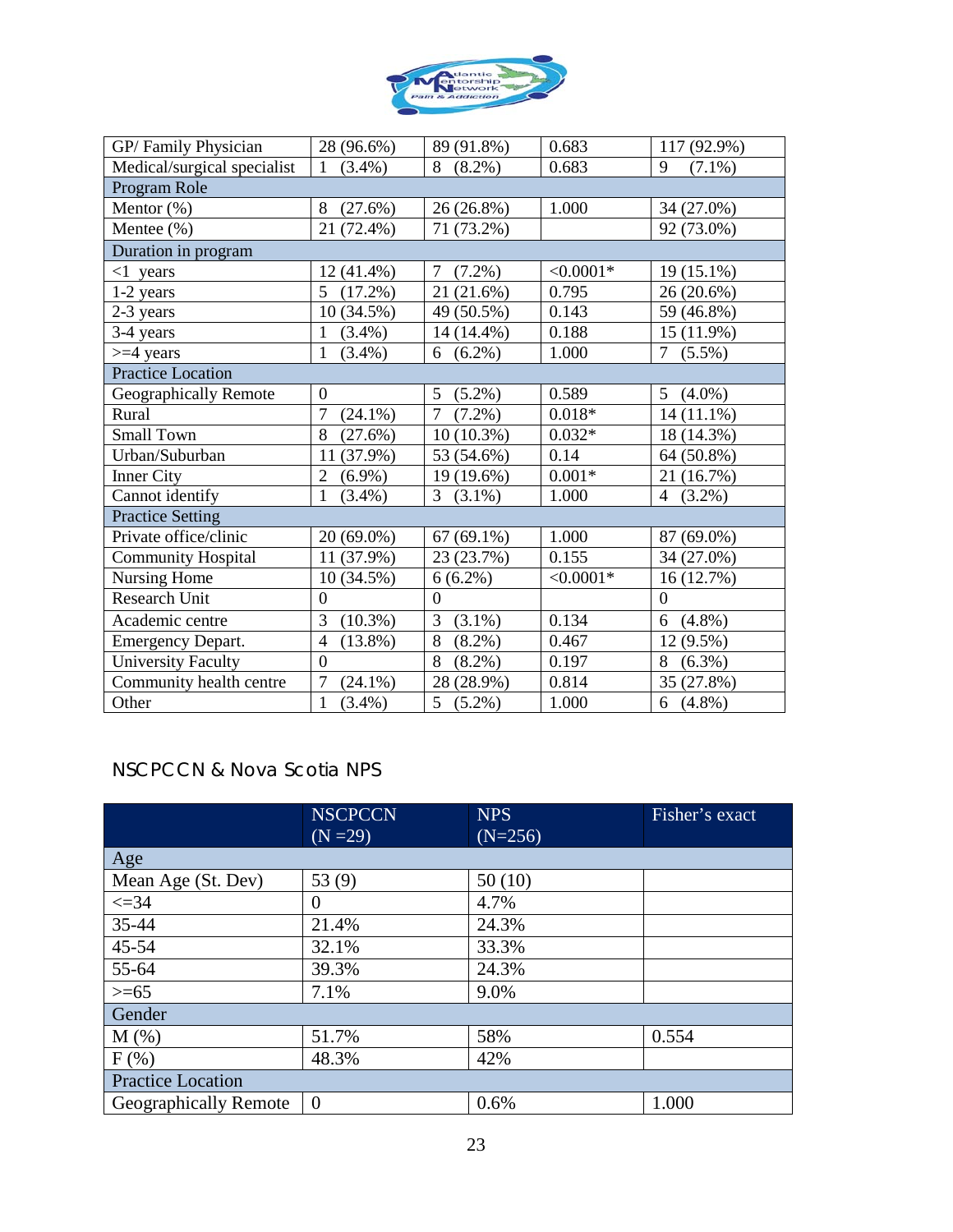

| Rural             | 24.1% | 15.8% | 0.293 |
|-------------------|-------|-------|-------|
| <b>Small Town</b> | 27.6% | 26.4% | 1.000 |
| Urban/Suburban    | 37.9% | 43.9% | 0.561 |
| <b>Inner City</b> | 6.9%  | 5.5%  | 0.670 |
| Cannot identify   | 3.4%  | 4.0%  |       |

# Combined MMAP & NSCPCCN cICT use



# Rank order of cICTs used in MMAP & NSCPCCN

|                                            | <b>NSCPCCN</b><br>$(N=29)$ |               |                                 | <b>MMAP</b><br>$(N=97)$ |               | Combined<br>$(N=126)$           |            |               |
|--------------------------------------------|----------------------------|---------------|---------------------------------|-------------------------|---------------|---------------------------------|------------|---------------|
| cICT rank<br>order                         | N<br>using                 | $\%$<br>using | cICT rank<br>order              | N<br>using              | $\%$<br>using | cICT rank<br>order              | N<br>using | $\%$<br>using |
| <b>Email</b>                               | 27                         | 93.1%         | <b>Email</b>                    | 73                      | 75.3%         | Email                           | 100        | 79.4%         |
| <b>Telephone</b>                           | 10                         | 34.5%         | <b>Telephone</b>                | 39                      | 40.2%         | <b>Telephone</b>                | 49         | 38.9%         |
| <b>Messaging</b>                           | $\overline{2}$             | 6.9%          | <b>Message</b><br><b>Boards</b> | 23                      | 23.7%         | <b>Message</b><br><b>Boards</b> | 25         | 18.3%         |
| Web &<br><b>Video</b><br><b>Conference</b> | 2                          | 6.9%          | <b>Messaging</b>                | 10                      | 10.3%         | <b>Messaging</b>                | 12         | 9.5%          |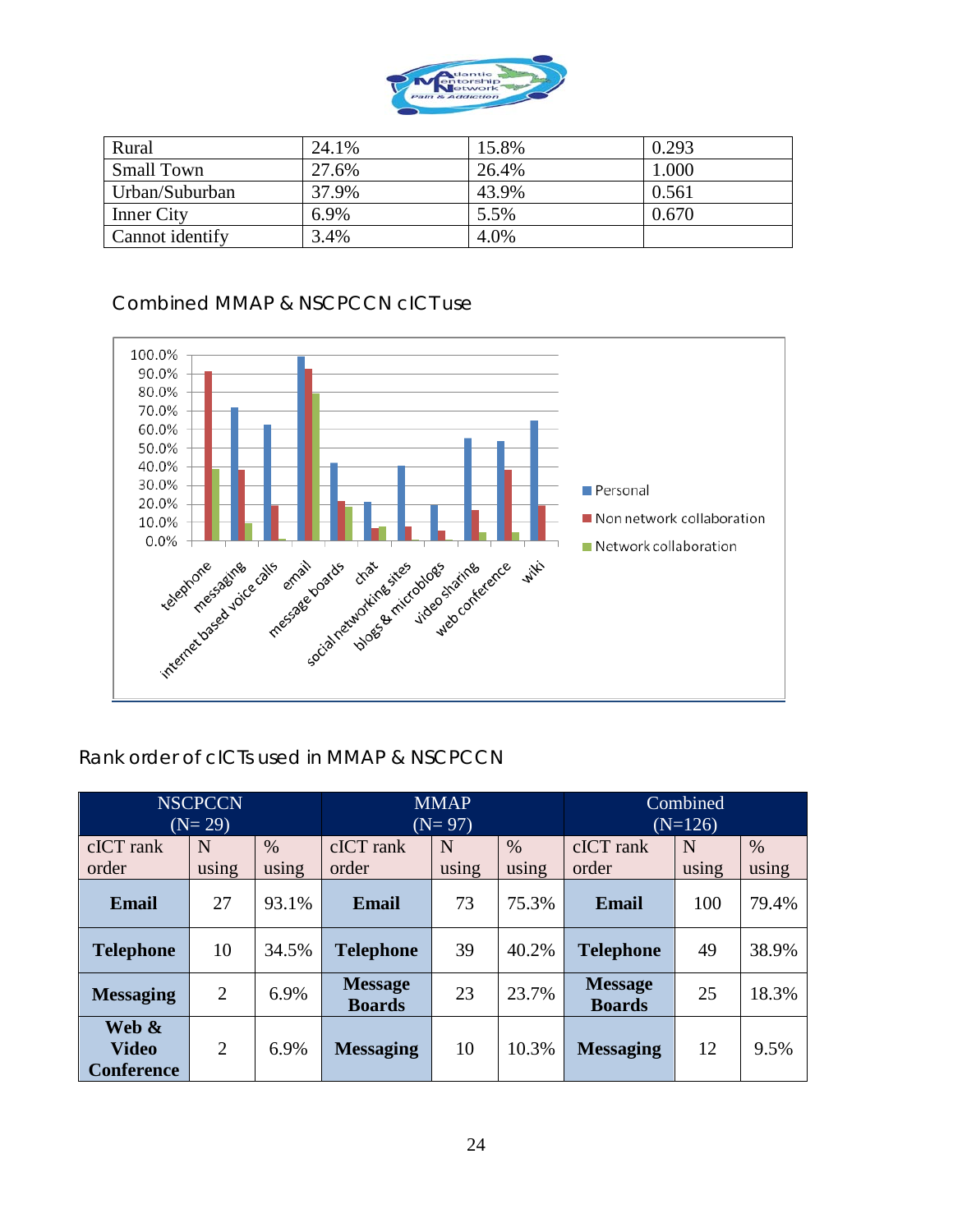

| <b>Chat</b>                                    | $\mathbf{1}$   | 3.5%           | <b>Chat</b>                                    | 9              | 9.3%           | <b>Chat</b>                                    | 10             | 7.9%     |
|------------------------------------------------|----------------|----------------|------------------------------------------------|----------------|----------------|------------------------------------------------|----------------|----------|
| <b>SNS</b>                                     | $\mathbf{1}$   | 3.5%           | <b>Video</b><br><b>Sharing</b>                 | 6              | 6.2%           | Web &<br><b>Video</b><br><b>Conference</b>     | 6              | 4.8%     |
| <b>Internet</b><br><b>based</b> voice<br>calls | $\overline{0}$ | $\overline{0}$ | Web &<br><b>Video</b><br><b>Conference</b>     | $\overline{4}$ | 4.1%           | <b>Video</b><br><b>Sharing</b>                 | 6              | 4.8%     |
| <b>Message</b><br><b>Boards</b>                | $\theta$       | $\theta$       | <b>Internet</b><br><b>based</b> voice<br>calls | $\overline{2}$ | 2.1%           | <b>Internet</b><br><b>based</b> voice<br>calls | $\overline{2}$ | 1.6%     |
| Blogs $\&$<br><b>Microblogs</b>                | $\theta$       | $\overline{0}$ | Blogs $\&$<br><b>Microblogs</b>                | 1              | 1.0%           | Blogs $\&$<br><b>Microblogs</b>                | $\mathbf{1}$   | 0.8%     |
| <b>Video</b><br><b>Sharing</b>                 | $\overline{0}$ | $\theta$       | <b>SNS</b>                                     | $\overline{0}$ | $\overline{0}$ | <b>SNS</b>                                     | 1              | 0.8%     |
| <b>Wikis</b>                                   | $\overline{0}$ | $\overline{0}$ | <b>Wikis</b>                                   | $\overline{0}$ | $\theta$       | <b>Wikis</b>                                   | $\overline{0}$ | $\theta$ |

SNS = Social Networking Sites

Frequency of cICT use for MMAP and NSCPCCN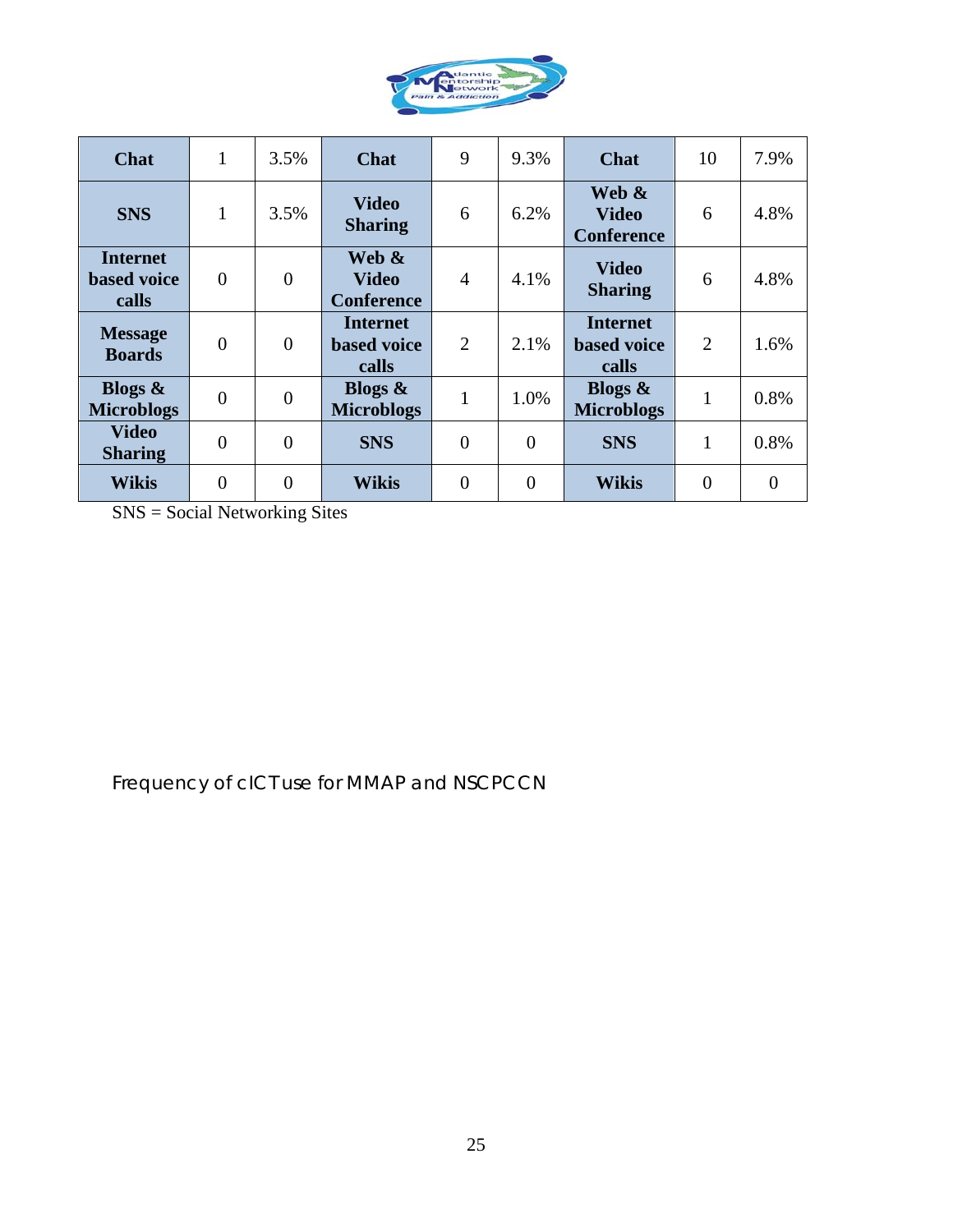

Number of cICTs used by members in their personal lives



Number of cICTs used by members to collaborate outside of the networks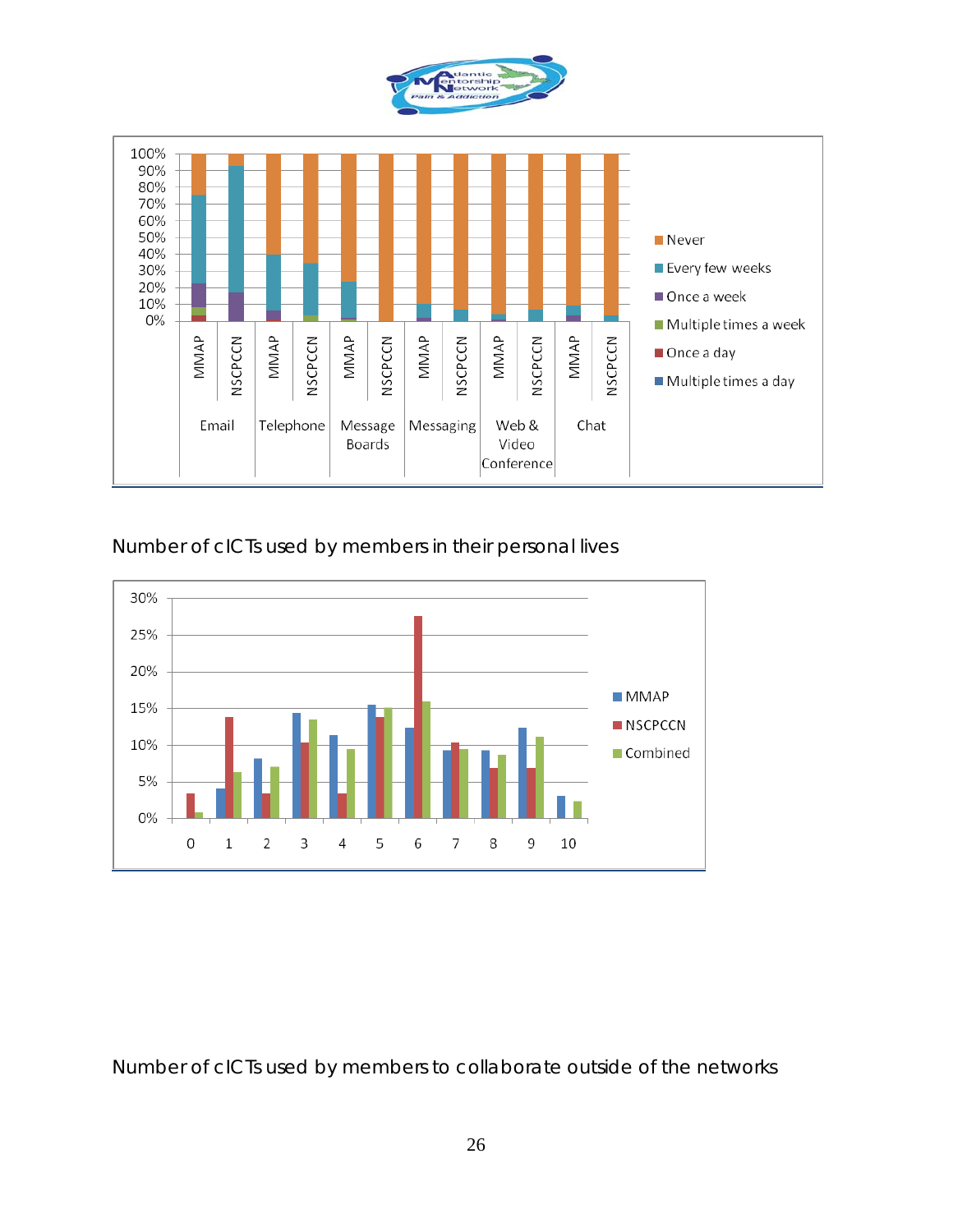



Number of cICTs used by members within the networks



Rank order of cICTs used on a mobile device in NSCPCCN and MMAP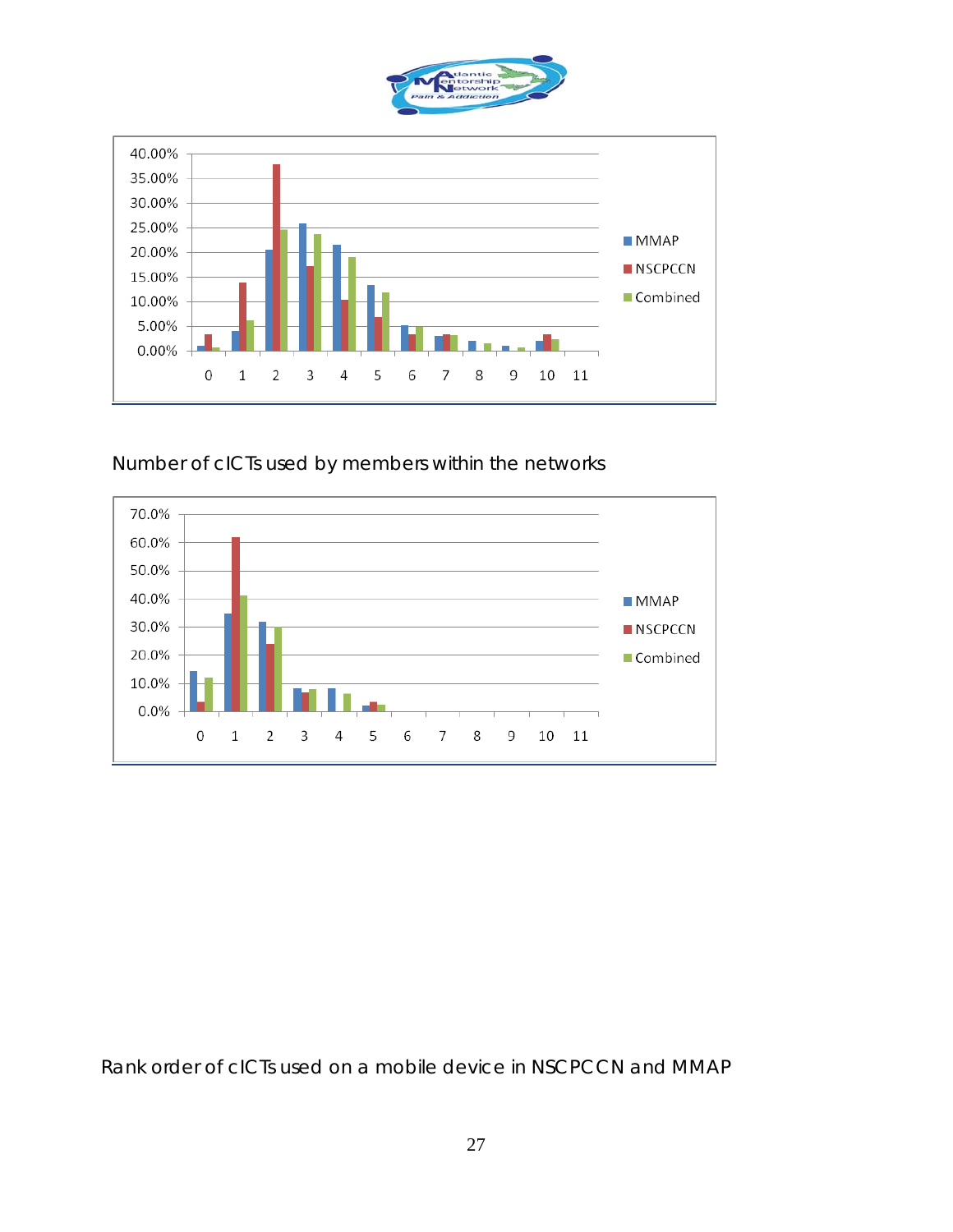

|                  | <b>NSCPCCN</b> |                |                  | <b>MMAP</b>    |               |                  | <b>Combined</b> |        |
|------------------|----------------|----------------|------------------|----------------|---------------|------------------|-----------------|--------|
| cICT rank        | N              | $\%$           | cICT rank        | N              | $\%$          | cICT rank        | N               | $\%$   |
| order            | using          | using          | order            | using          | using         | order            | using           | using  |
|                  | $\alpha$       | on             |                  | <sub>on</sub>  | <sub>on</sub> |                  | <sub>on</sub>   | on     |
|                  | mobile         | mobile         |                  | mobile         | mobile        |                  | mobile          | mobile |
|                  | device         | device         |                  | device         | device        |                  | device          | device |
| <b>Telephone</b> | 9              | 90.0%          | Email            | 34             | 46.6%         | Email            | 40              | 40.0%  |
| $(N = 10)$       |                |                | $(N = 73)$       |                |               | $(N=100)$        |                 |        |
| <b>Email</b>     | 6              | 22.2%          | <b>Telephone</b> | 28             | 71.8%         | <b>Telephone</b> | 37              | 75.5%  |
| $(N=27)$         |                |                | $(N = 39)$       |                |               | $(N=49)$         |                 |        |
| <b>Messaging</b> | $\overline{2}$ | 100%           | <b>Messaging</b> | 10             | 100%          | <b>Messaging</b> | 12              | 100%   |
| $(N = 2)$        |                |                | $(N = 10)$       |                |               | $(N=12)$         |                 |        |
| <b>Message</b>   | $\overline{0}$ | $\overline{0}$ | <b>Message</b>   | $\overline{4}$ | 17.4%         | <b>Message</b>   | $\overline{4}$  | 17.4%  |
| <b>Board</b>     |                |                | <b>Board</b>     |                |               | <b>Board</b>     |                 |        |
| $(N=0)$          |                |                | $(N = 23)$       |                |               | $(N=23)$         |                 |        |

### Mobile based use of cICTs in MMAP & NSCPCCN



Rank order of interest in cICTs in each network

| <b>NSCPCCN</b><br><b>MMAP</b> |
|-------------------------------|
|-------------------------------|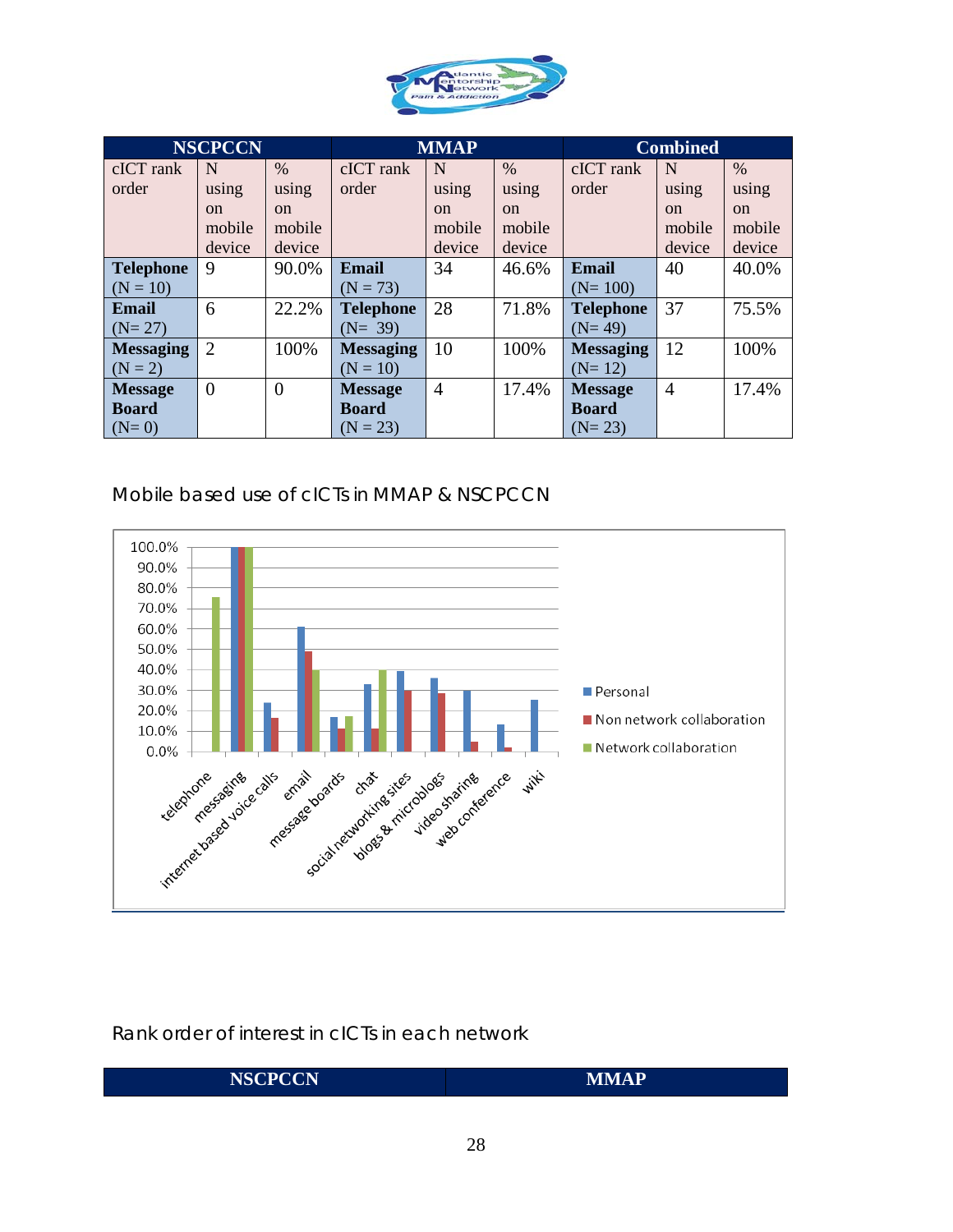

| cICT rank<br>order         | N interested<br>(% )      | $N$ not<br>interested        | cICT rank order             | N interested<br>(% ) | N not<br>interested |
|----------------------------|---------------------------|------------------------------|-----------------------------|----------------------|---------------------|
|                            |                           | (% )                         |                             |                      | (% )                |
| Web & Video                | 17 (58.6%)                | 7 <sup>7</sup><br>$(24.1\%)$ | Web & Video                 | 49 (51.0%)           | 24 (25.0%)          |
| <b>Conference</b>          |                           |                              | <b>Conference</b>           |                      |                     |
| $(N = 29)$                 |                           |                              | $(N = 96)$                  |                      |                     |
| <b>Internet</b>            | 13 (44.8%)                | $12(41.4\%)$                 | <b>Internet based</b>       | 32 (33.3%)           | 36 (37.5%)          |
| based voice<br>calls       |                           |                              | voice calls<br>$(N= 96)$    |                      |                     |
| $(N = 29)$                 |                           |                              |                             |                      |                     |
| <b>Message</b>             | $12(41.4\%)$              | $(20.1\%)$<br>6              | <b>Message</b>              | 28 (29.2%)           | 23 (24.0%)          |
| <b>Boards</b>              |                           |                              | <b>Boards</b>               |                      |                     |
| $(N = 29)$                 |                           |                              | $(N = 96)$                  |                      |                     |
| <b>Messaging</b>           | $(31.0\%)$<br>9           | $12(41.4\%)$                 | <b>Video Sharing</b>        | 28 (29.2%)           | 45 (46.9%)          |
| $(N=29)$                   |                           |                              | $(N = 96)$                  |                      |                     |
| <b>Video</b>               | 8<br>(27.6%)              | $12(41.4\%)$                 | Wiki                        | 22 (22.9%)           | 37 (38.5%)          |
| <b>Sharing</b>             |                           |                              | $(N = 96)$                  |                      |                     |
| $(N=29)$                   |                           |                              |                             |                      |                     |
| Wiki                       | 8<br>$(27.6\%)$           | 8<br>(27.6%)                 | <b>Blogs</b>                | 19 (19.8%)           | 58 (60.4%)          |
| $(N = 29)$                 | $\tau$                    |                              | $(N = 96)$<br><b>Social</b> |                      |                     |
| <b>Blogs</b><br>$(N = 29)$ | $(24.1\%)$                | 13 (44.8%)                   | <b>Networking</b>           | 16(16.7%)            | 63 (65.6%)          |
|                            |                           |                              | <b>Sites</b>                |                      |                     |
|                            |                           |                              | $(N=96)$                    |                      |                     |
| <b>Social</b>              | $(10.3\%)$<br>3           | $18(62.1\%)$                 | <b>Chat</b>                 | 14 (14.6%)           | 54 (56.2%)          |
| <b>Networking</b>          |                           |                              | $(N=96)$                    |                      |                     |
| <b>Sites</b>               |                           |                              |                             |                      |                     |
| $(N=29)$                   |                           |                              |                             |                      |                     |
| <b>Chat</b>                | $\mathbf{1}$<br>$(3.4\%)$ | 19 (65.5%)                   | <b>Messaging</b>            | $10(10.5\%)$         | 41 (42.7%)          |
| $(N=29)$                   |                           |                              | $(N=95)$                    |                      |                     |

### Most used cICTs and their purpose of use in the network

|                                       |             | Email          |             | Telephone<br><b>Message Boards</b> |             |                |
|---------------------------------------|-------------|----------------|-------------|------------------------------------|-------------|----------------|
|                                       | <b>MMAP</b> | <b>NSCPCCN</b> | <b>MMAP</b> | <b>NSCPCCN</b>                     | <b>MMAP</b> | <b>NSCPCCN</b> |
| Arrange face to<br>face meetings      | 45.2%       | 63.0%          | 30.8%       | 30.0%                              | 17.4%       | 0              |
| Discuss chronic<br>pain issues        | 87.8%       | 77.8%          | 61.5%       | 80.0%                              | 91.3%       | $\Omega$       |
| Communicate<br>with<br>administration | 41.1%       | 44.4%          | 50.0%       | 50.0%                              | 17.4%       | $\overline{0}$ |
| <b>Build</b><br>relationships         | 26.0%       | 29.6%          | 20.5%       | 10.0%                              | 26.1%       | 0              |

Frequency of interactions between members in MMAP & NSCPCCN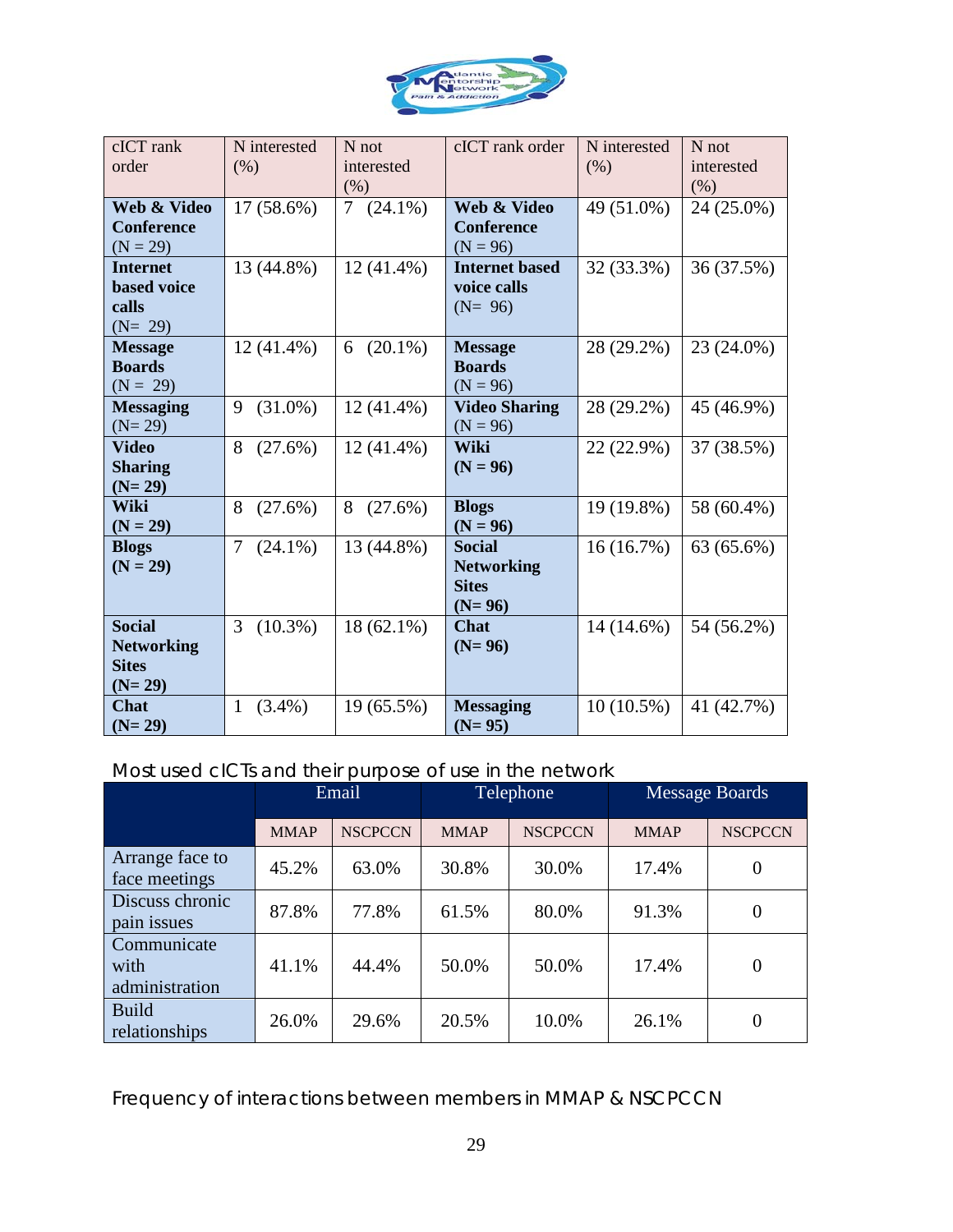

|                               | <b>MMAP</b><br>$N = 97(%)$ | <b>NSCPCCN</b><br>$N = 29(%)$ | Combined<br>$N = 126(%)$ |
|-------------------------------|----------------------------|-------------------------------|--------------------------|
| Once a day or<br>more often   | $(1.0\%)$<br>1             | 0(0)                          | $(0.8\%)$                |
| Once a week or<br>more often  | 13 (13.5%)                 | $4(13.8\%)$                   | $17(13.6\%)$             |
| Once a month or<br>more often | 33 (34.4%)                 | $(24.1\%)$                    | $40(32.0\%)$             |
| Less than once a<br>month     | 40 (41.7%)                 | 17 (58.6%)                    | 57 (45.6%)               |
| <b>Never</b>                  | $(9.4\%)$<br>9             | $1(3.4\%)$                    | $10(8.0\%)$              |
| No response                   | $(1.0\%)$                  | (0)<br>0                      | $(0.8\%)$                |

#### Frequency of interactions between members in MMAP & NSCPCCN



Respondents perceived value of cICTs to support discussions